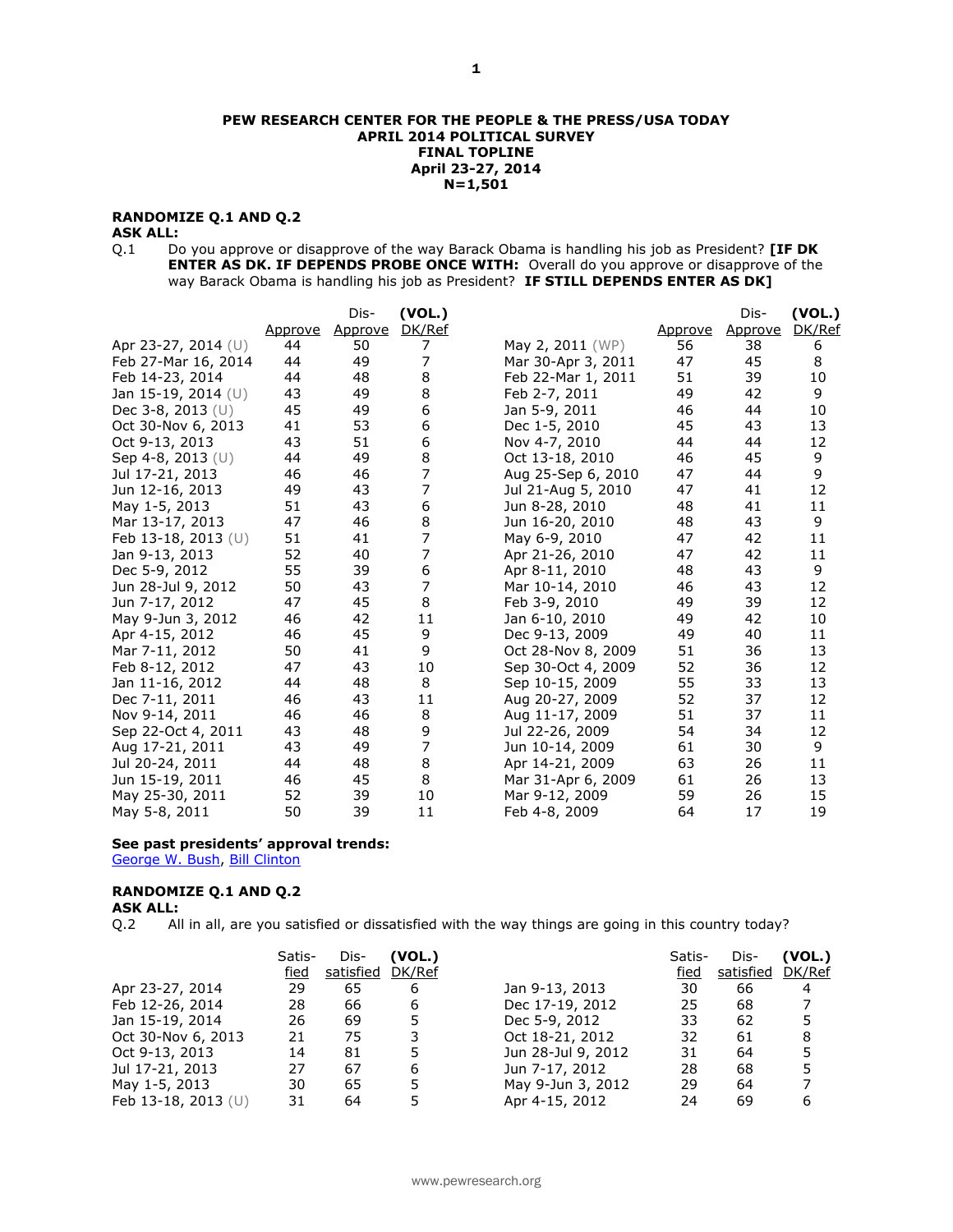## **Q.2 CONTINUED…**

| <b>Q.2 CONTINUED</b>                                      |             |           |        |                        | Satis-      | Dis-      | (VOL.)                   |
|-----------------------------------------------------------|-------------|-----------|--------|------------------------|-------------|-----------|--------------------------|
|                                                           | Satis-      | Dis-      | (VOL.) |                        | <u>fied</u> | satisfied | DK/Ref                   |
|                                                           | <u>fied</u> | satisfied | DK/Ref | Early October, 2005    | 29          | 65        | 6                        |
| Feb 8-12, 2012                                            | 28          | 66        | 6      | July, 2005             | 35          | 58        | 7                        |
| Jan 11-16, 2012                                           | 21          | 75        | 4      | Late May, 2005*        | 39          | 57        | 4                        |
| Sep 22-Oct 4, 2011                                        | 17          | 78        | 5      | February, 2005         | 38          | 56        | 6                        |
| Aug 17-21, 2011                                           | 17          | 79        | 4      | January, 2005          | 40          | 54        | 6                        |
| Jul 20-24, 2011                                           | 17          | 79        | 4      | December, 2004         | 39          | 54        | 7                        |
| Jun 15-19, 2011                                           | 23          | 73        | 4      | Mid-October, 2004      | 36          | 58        | 6                        |
| May 5-8, 2011                                             | 30          | 62        | 8      | July, 2004             | 38          | 55        | 7                        |
| May 2, 2011                                               | 32          | 60        | 8      | May, 2004              | 33          | 61        | 6                        |
| Mar 8-14, 2011                                            | 22          | 73        | 5      | Late February, 2004*   | 39          | 55        | 6                        |
| Feb 2-7, 2011                                             | 26          | 68        | 5      | Early January, 2004    | 45          | 48        | 7                        |
| Jan 5-9, 2011                                             | 23          | 71        | 6      | December, 2003         | 44          | 47        | 9                        |
| Dec 1-5, 2010                                             | 21          | 72        | 7      | October, 2003          | 38          | 56        | 6                        |
| Nov 4-7, 2010                                             | 23          | 69        | 8      | August, 2003           | 40          | 53        | 7                        |
| Sep 23-26, 2010                                           | 30          | 63        | 7      | April 8, 2003          | 50          | 41        | 9                        |
| Aug 25-Sep 6, 2010                                        | 25          | 71        | 5      | January, 2003          | 44          | 50        | 6                        |
| Jun 24-27, 2010                                           | 27          | 64        | 9      | November, 2002         | 41          | 48        | 11                       |
| May 13-16, 2010                                           | 28          | 64        | 7      | September, 2002        | 41          | 55        | 4                        |
| Apr 21-26, 2010                                           | 29          | 66        | 5      | Late August, 2002      | 47          | 44        | 9                        |
| Apr 1-5, 2010                                             | 31          | 63        | 6      | May, 2002              | 44          | 44        | 12                       |
| Mar 11-21, 2010                                           | 25          | 69        | 5      | March, 2002            | 50          | 40        | 10                       |
| Mar 10-14, 2010                                           | 23          | 71        | 7      | Late September, 2001   | 57          | 34        | 9                        |
| Feb 3-9, 2010                                             | 23          | 71        | 6      | Early September, 2001  | 41          | 53        | 6                        |
| Jan 6-10, 2010                                            | 27          | 69        | 4      | June, 2001             | 43          | 52        | 5                        |
| Oct 28-Nov 8, 2009                                        | 25          | 67        | 7      | March, 2001            | 47          | 45        | 8                        |
| Sep 30-Oct 4, 2009                                        | 25          | 67        | 7      | February, 2001         | 46          | 43        | 11                       |
| Sep 10-15, 2009 <sup>1</sup>                              | 30          | 64        | 7      | January, 2001          | 55          | 41        | $\overline{\mathcal{A}}$ |
| Aug 20-27, 2009                                           | 28          | 65        | 7      | October, 2000 (RVs)    | 54          | 39        | 7                        |
| Aug 11-17, 2009                                           | 28          | 65        | 7      | September, 2000        | 51          | 41        | 8                        |
| Jul 22-26, 2009                                           | 28          | 66        | 6      | June, 2000             | 47          | 45        | 8                        |
| Jun 10-14, 2009                                           | 30          | 64        | 5      | April, 2000            | 48          | 43        | 9                        |
| Apr 28-May 12, 2009                                       | 34          | 58        | 8      | August, 1999           | 56          | 39        | 5                        |
| Apr 14-21, 2009                                           | 23          | 70        | 7      | January, 1999          | 53          | 41        | 6                        |
| Jan 7-11, 2009                                            | 20          | 73        | 7      | November, 1998         | 46          | 44        | 10                       |
| December, 2008                                            | 13          | 83        | 4      | Early September, 1998  | 54          | 42        | $\overline{\mathcal{A}}$ |
| Early October, 2008                                       | 11          | 86        | 3      | Late August, 1998      | 55          | 41        | 4                        |
| Mid-September, 2008                                       | 25          | 69        | 6      | Early August, 1998     | 50          | 44        | 6                        |
| August, 2008                                              | 21          | 74        | 5      | February, 1998         | 59          | 37        | 4                        |
| July, 2008                                                | 19          | 74        | 7      | January, 1998          | 46          | 50        | 4                        |
| June, 2008                                                | 19          | 76        | 5      | September, 1997        | 45          | 49        | 6                        |
| Late May, 2008                                            | 18          | 76        | 6      | August, 1997           | 49          | 46        | 5                        |
| March, 2008                                               | 22          | 72        | 6      | January, 1997          | 38          | 58        | 4                        |
| Early February, 2008                                      | 24          | 70        | 6      | July, 1996             | 29          | 67        | 4                        |
| Late December, 2007                                       | 27          | 66        | 7      | March, 1996            | 28          | 70        | 2                        |
| October, 2007                                             | 28          | 66        | 6      | October, 1995          | 23          | 73        | $\overline{\mathcal{A}}$ |
| February, 2007                                            | 30          | 61        | 9      | June, 1995             | 25          | 73        | 2                        |
| Mid-January, 2007                                         | 32          | 61        | 7      | April, 1995            | 23          | 74        | 3                        |
| Early January, 2007                                       | 30          | 63        | 7      | July, 1994             | 24          | 73        | 3                        |
| December, 2006                                            | 28          | 65        | 7      | March, 1994            | 24          | 71        | 5                        |
| Mid-November, 2006                                        | 28          | 64        | 8      | October, 1993          | 22          | 73        | 5                        |
|                                                           |             |           |        |                        |             | 75        | 5                        |
| Early October, 2006                                       | 30          | 63        | 7      | September, 1993        | 20          |           |                          |
| July, 2006                                                | 30          | 65        | 5      | May, 1993              | 22          | 71        | $\overline{7}$           |
| May, 2006*                                                | 29          | 65        | 6      | January, 1993          | 39          | 50        | 11                       |
| March, 2006                                               | 32          | 63        | 5      | January, 1992          | 28          | 68        | 4                        |
| January, 2006                                             | 34          | 61        | 5      | November, 1991         | 34          | 61        | 5                        |
| Late November, 2005                                       | 34          | 59        | 7      | Gallup: Late Feb, 1991 | 66          | 31        | 3                        |
|                                                           |             |           |        | August, 1990           | 47          | 48        | 5                        |
| $1$ In September 10-15, 2009 and other surveys noted with |             |           |        | May, 1990              | 41          | 54        | 5                        |
| an asterisk, the question was worded "Overall, are you    |             |           |        | January, 1989          | 45          | 50        | 5                        |

an asterisk, the question was worded "Overall, are you satisfied or dissatisfied with the way things are going in our country today?"

January, 1989  $\overline{45}$ 

September, 1988 *(RVs)* 50 45 5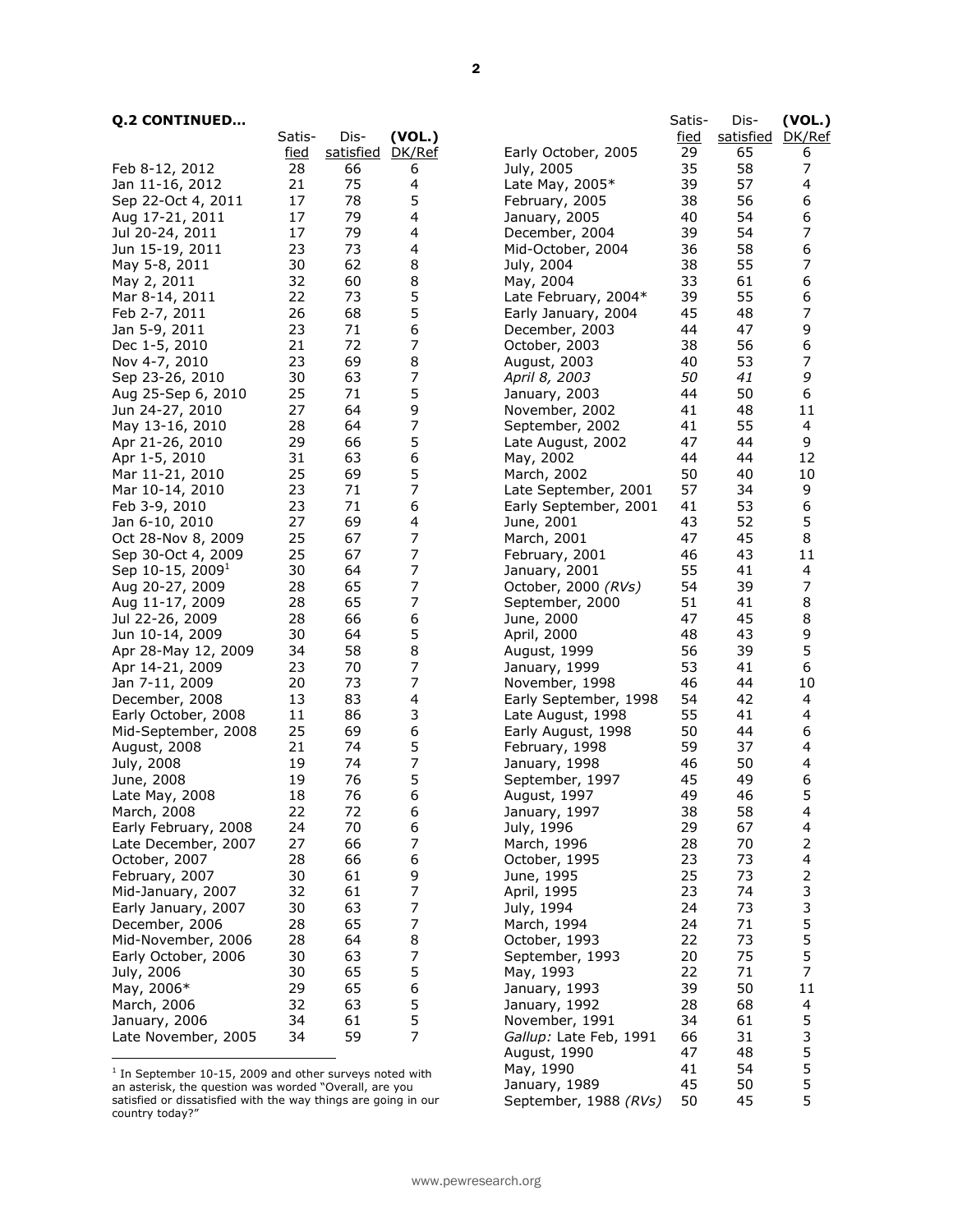#### **NO QUESTION 3 QUESTION 4 PREVIOUSLY RELEASED NO QUESTIONS 5-7**

#### **ASK ALL:**

Q.8 Do you approve or disapprove of the job the **[INSERT ITEM; RANDOMIZE]** are doing? **[IF DK ENTER AS DK. IF DEPENDS PROBE ONCE WITH:** Overall do you approve or disapprove of the job the **[ITEM]** are doing? **IF STILL DEPENDS ENTER AS DK]. [INTERVIEWER INSTRUCTION: REPEAT FULL QUESTION FOR NEXT ITEM]**

|    |                                | <u>Approve</u> | <u>Disapprove</u> | (VOL.)<br>DK/Ref |
|----|--------------------------------|----------------|-------------------|------------------|
| a. | Republican leaders in Congress |                |                   |                  |
|    | Apr 23-27, 2014 (U)            | 23             | 68                | 10               |
|    | Dec $3-8$ , $2013$ (U)         | 21             | 72                | 7                |
|    | Oct 9-13, 2013                 | 20             | 72                | 8                |
|    | Sep 4-8, 2013                  | 24             | 68                | 8                |
|    | May 1-5, 2013                  | 22             | 68                | 10               |
|    | Feb 13-18, 2013 (U)            | 25             | 67                | 9                |
|    | Dec 5-9, 2012                  | 25             | 67                | 8                |
|    | Dec 7-11, 2011                 | 21             | 68                | 11               |
|    | Nov 9-14, 2011                 | 23             | 67                | 10               |
|    | Aug 17-21, 2011                | 22             | 69                | 9                |
|    | Jul 20-24, 2011                | 25             | 66                | 10               |
|    | Mar 30-Apr 3, 2011             | 30             | 61                | 9                |
|    | Feb 24-27, 2011                | 36             | 45                | 19               |
|    | Jan 5-9, $2011^2$              | 34             | 43                | 22               |
|    | Nov 4-7, 2010                  | 41             | 37                | 22               |
|    | Sep 30-Oct 3, 2010             | 24             | 60                | 16               |
|    | Jul 22-25, 2010                | 33             | 53                | 14               |
|    | Jun 16-20, 2010                | 31             | 55                | 14               |
|    | Apr 8-11, 2010                 | 30             | 56                | 14               |
|    | Mar 10-14, 2010                | 25             | 59                | 16               |
|    | Jan 6-10, 2010                 | 27             | 57                | 16               |
|    | Dec 9-13, 2009                 | 29             | 51                | 20               |
|    | Sep 30-Oct 4, 2009             | 24             | 60                | 17               |
|    | Jun 10-14, 2009                | 29             | 56                | 15               |
|    | Mar 9-12, 2009                 | 28             | 51                | 21               |
|    | Feb 4-8, 2009                  | 34             | 51                | 15               |
|    | Early October, 2006            | 33             | 56                | 11               |
|    | June, 2006                     | 30             | 53                | 17               |
|    | March, 2006                    | 32             | 50                | 18               |
|    | January, 2006                  | 33             | 52                | 15               |
|    | Early November, 2005           | 33             | 50                | 17               |
|    | Early October, 2005            | 32             | 52                | 16               |
|    | Mid-September, 2005            | 36             | 49                | 15               |
|    | Mid-May, 2005                  | 35             | 50                | 15               |
|    | Mid-March, 2005                | 39             | 44                | 17               |
|    | Early February, 2004           | 41             | 42                | 17               |
|    | January, 2003                  | 48             | 37                | 15               |
|    | June, 2002                     | 50             | 34                | 16               |
|    | May, 2002                      | 49             | 34                | 17               |
|    | February, 2002                 | 56             | 24                | 20               |
|    | Early September, 2001          | 43             | 39                | 18               |
|    | June, 2001                     | 40             | 40                | 20               |
|    | May, 2001                      | 45<br>45       | 36<br>30          | 19<br>25         |
|    | April, 2001                    |                |                   |                  |
|    | January, 2001                  | 43<br>36       | 36<br>46          | 21               |
|    | July, 2000                     |                |                   | 18               |

 $\mathbf 2$ 

<sup>2</sup> Question wording for Nov. 4-7, 2010, and Jan. 5-9, 2011, was: "Do you approve or disapprove of Republican congressional leaders' policies and plans for the future?"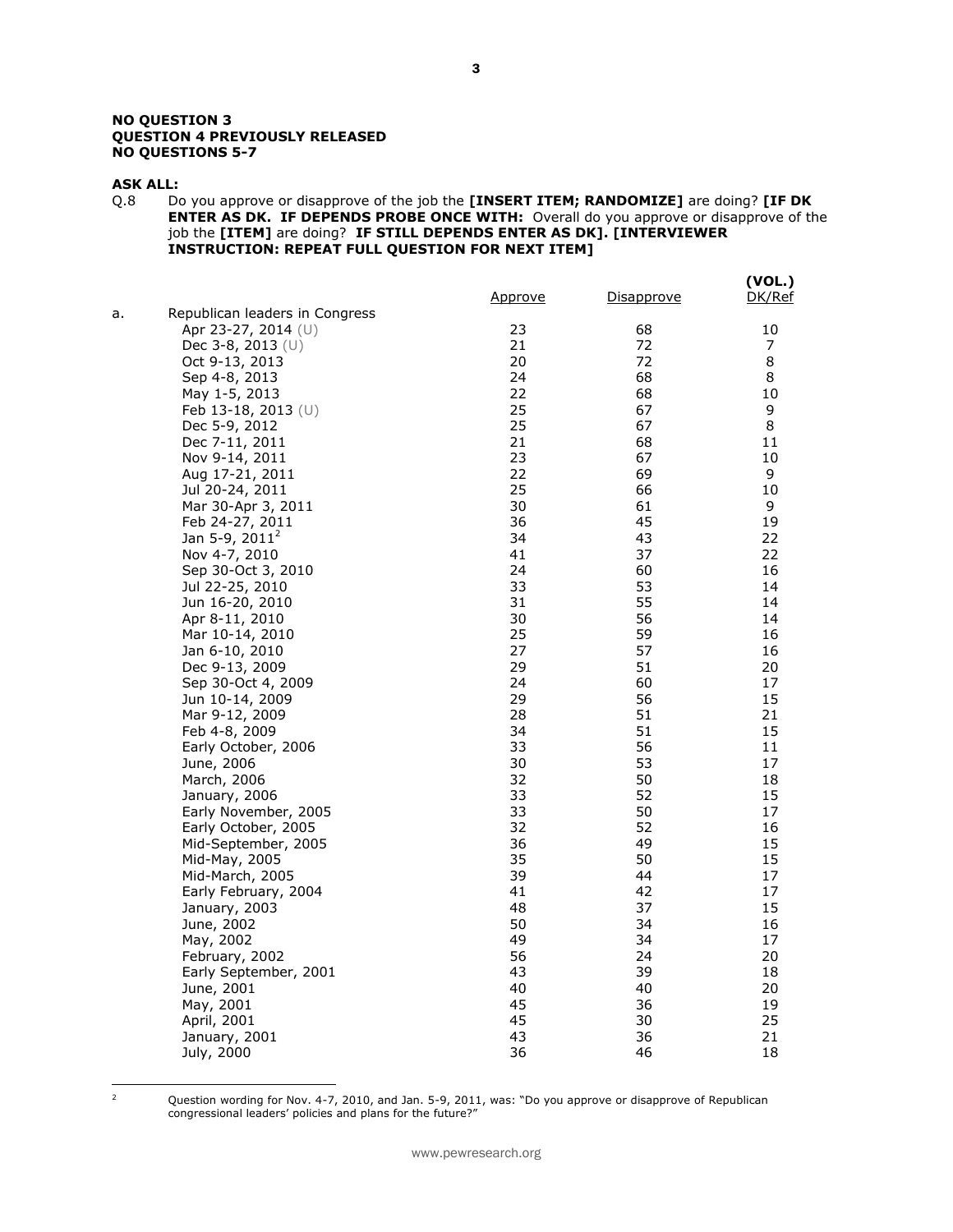## **Q.8 CONTINUED…**

|    |                                | Approve  | Disapprove | (VOL.)<br>DK/Ref |
|----|--------------------------------|----------|------------|------------------|
|    | May, 2000                      | 40       | 42         | 18               |
|    | March, 2000                    | 38       | 43         | 19               |
|    | February, 2000                 | 40       | 43         | 17               |
|    | January, 2000                  | 39       | 41         | 20               |
|    | December, 1999                 | 38       | 42         | 20               |
|    | October, 1999                  | 34       | 50         | 16               |
|    | Late September, 1999           | 34       | 46         | 20               |
|    | August, 1999                   | 40       | 44         | 16               |
|    | July, 1999                     | 36       | 45         | 19               |
|    | June, 1999                     | 37       | 46         | 17               |
|    | May, 1999                      | 38       | 44         | 18               |
|    | March, 1999                    | 38       | 47         | 15               |
|    | February, 1999                 | 37       | 51         | 12               |
|    | January, 1999                  | 38       | 50         | 12               |
|    | Early December, 1998           | 38       | 49         | 13               |
|    | November, 1998                 | 41       | 48         | 11               |
|    | Early September, 1998          | 44       | 37         | 19               |
|    | Early August, 1998             | 43       | 37         | 20               |
|    | June, 1998                     | 42       | 38         | 20               |
|    | May, 1998                      | 40       | 41         | 19               |
|    |                                | 41       | 40         | 19               |
|    | April, 1998<br>March, 1998     | 43       | 39         | 18               |
|    | January, 1998                  | 43       | 41         | 16               |
|    |                                | 41       | 43         | 16               |
|    | November, 1997                 | 42       | 44         | 14               |
|    | August, 1997<br>June, 1997     | 33       | 50         | 17               |
|    |                                | 40       | 44         | 16               |
|    | May, 1997                      | 40       | 44         | 16               |
|    | April, 1997                    | 44       | 42         | 14               |
|    | February, 1997                 |          |            |                  |
|    | January, 1997                  | 38       | 47         | 15<br>17         |
|    | December, 1996 <sup>3</sup>    | 40       | 43         |                  |
|    | July, 1996                     | 38       | 48         | 14<br>14         |
|    | June, 1996                     | 36       | 50<br>46   |                  |
|    | April, 1996                    | 39<br>35 | 51         | 15<br>14         |
|    | March, 1996                    | 33       | 53         | 14               |
|    | February, 1996                 | 36       | 54         | 10               |
|    | January, 1996                  |          | 51         |                  |
|    | October, 1995                  | 36       |            | 13               |
|    | September, 1995                | 36       | 50         | 14<br>17         |
|    | August, 1995                   | 38       | 45<br>45   | 14               |
|    | June, 1995                     | 41       |            |                  |
|    | April, 1995                    | 44       | 43         | 13               |
|    | March, 1995<br>December, 1994  | 43<br>52 | 39<br>28   | 18<br>20         |
| b. | Democratic leaders in Congress |          |            |                  |
|    | Apr 23-27, 2014 (U)            | 32       | 60         | 8                |
|    | Dec 3-8, 2013 (U)              | 34       | 58         | 8                |
|    | Oct 9-13, 2013                 | 31       | 62         | 7                |
|    | Sep 4-8, 2013                  | 33       | 59         | $\overline{7}$   |
|    | May 1-5, 2013                  | 32       | 59         | 9                |
|    | Feb 13-18, 2013 (U)            | 37       | 55         | 8                |
|    | Dec 5-9, 2012                  | 40       | 53         | $\overline{7}$   |
|    | Dec 7-11, 2011                 | 31       | 58         | 11               |
|    | Nov 9-14, 2011                 | 30       | 61         | 9                |
|    | Aug 17-21, 2011                | 29       | 63         | 9                |
|    |                                |          |            |                  |

 $\mathsf 3$ 

<sup>3</sup> From December, 1994 through December, 1996, the question was worded: "As best you can tell, do you approve or disapprove of the policies and proposals of the Republican leaders in Congress?"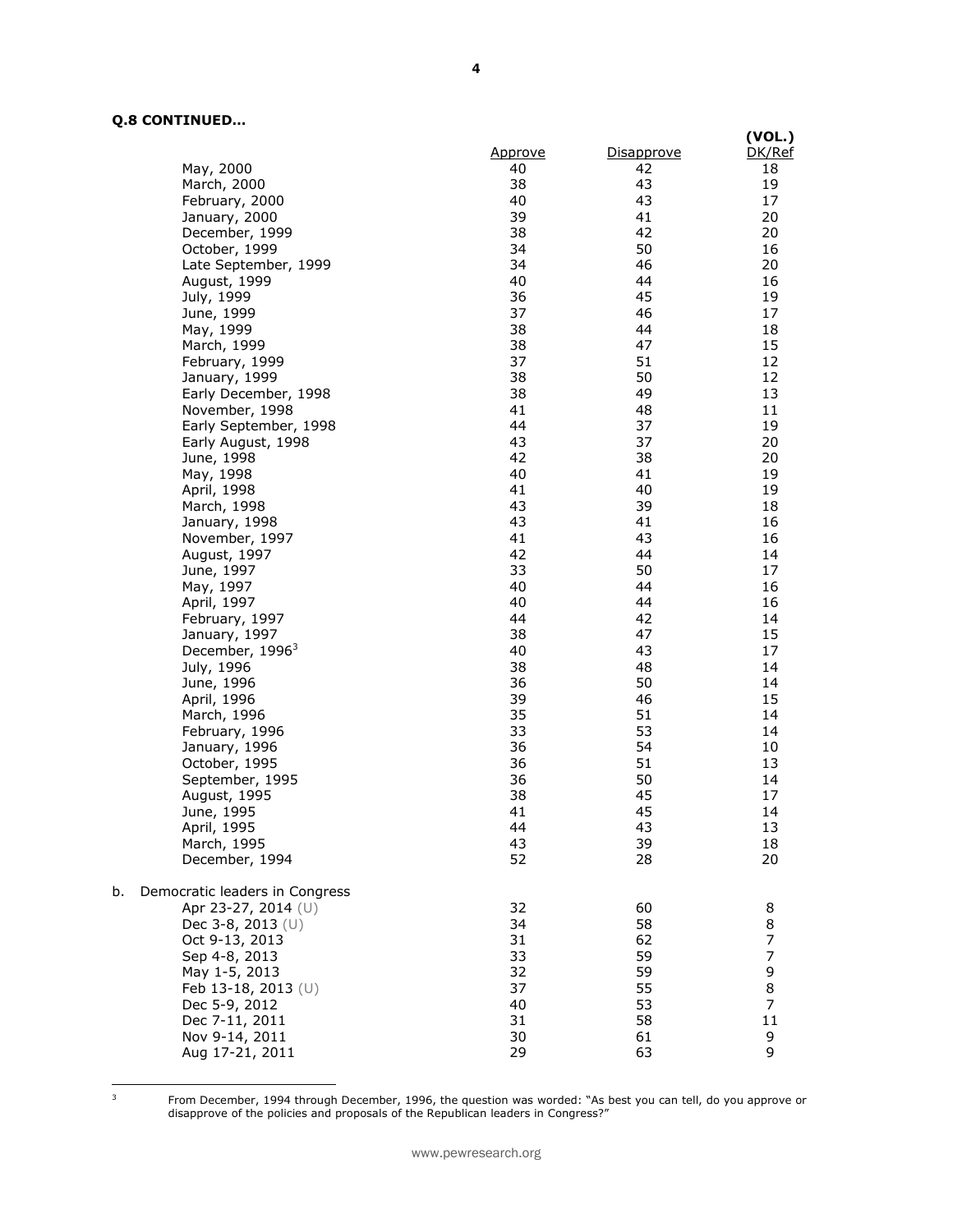## **Q.8 CONTINUED…**

|                             |         |                   | (VOL.) |
|-----------------------------|---------|-------------------|--------|
|                             | Approve | <u>Disapprove</u> | DK/Ref |
| Jul 20-24, 2011             | 30      | 60                | 10     |
| Mar 30-Apr 3, 2011          | 31      | 60                | 9      |
| Feb 24-27, 2011             | 33      | 48                | 19     |
| Sep 30-Oct 3, 2010          | 30      | 53                | 17     |
| Jul 22-25, 2010             | 35      | 56                | 10     |
| Jun 16-20, 2010             | 35      | 53                | 12     |
| Apr 8-11, 2010              | 38      | 51                | 11     |
| Mar 10-14, 2010             | 31      | 57                | 12     |
| Jan 6-10, 2010              | 35      | 53                | 11     |
| Dec 9-13, 2009              | 36      | 47                | 17     |
| Sep 30-Oct 4, 2009          | 33      | 53                | 15     |
| Jun 10-14, 2009             | 42      | 45                | 13     |
| Mar 9-12, 2009              | 47      | 35                | 18     |
| Feb 4-8, 2009               | 48      | 38                | 14     |
| August, 2008                | 31      | 58                | 11     |
| January, 2008               | 31      | 53                | 16     |
| November, 2007              | 35      | 50                | 15     |
| October, 2007               | 31      | 54                | 15     |
| July, 2007                  | 33      | 54                | 13     |
| June, 2007                  | 34      | 49                | 17     |
| April, 2007                 | 36      | 43                | 21     |
| March, 2007 <sup>4</sup>    | 37      | 42                | 21     |
| February, 2007              | 41      | 36                | 23     |
| Mid-January, 2007           | 39      | 34                | 27     |
| November, 2006 <sup>5</sup> | 50      | 21                | 29     |
| Early October, 2006         | 35      | 53                | 12     |
| June, 2006                  | 32      | 50                | 18     |
| March, 2006                 | 34      | 46                | 20     |
| January, 2006               | 34      | 48                | 18     |
| Early November, 2005        | 36      | 44                | 20     |
| Early October, 2005         | 32      | 48                | 20     |
| Mid-September, 2005         | 36      | 45                | 19     |
| Mid-May, 2005               | 39      | 41                | 20     |
| Mid-March, 2005             | 37      | 44                | 19     |
| Early February, 2004        | 38      | 42                | 20     |
| June, 2002                  | 47      | 36                | 17     |
| May, 2002                   | 42      | 37                | 21     |
| February, 2002              | 49      | 30                | 21     |
| Early September, 2001       | 49      | 30                | 21     |
| June, 2001                  | 50      | 28                | 22     |
| December, 1994              | 52      | 28                | 20     |

## **QUESTIONS INT1-INT3M, 12 PREVIOUSLY RELEASED**

## **NO QUESTIONS 9-11, 13-17**

 $\frac{1}{4}$ In March 2007 the question was worded: "Do you approve or disapprove of the policies and proposals of the Democratic leaders in Congress?"

<sup>&</sup>lt;sup>5</sup> Question wording in November, 2006 and December, 1994 was: "As best you can tell, do you approve or disapprove of Democratic congressional leaders' policies and plans for the future?"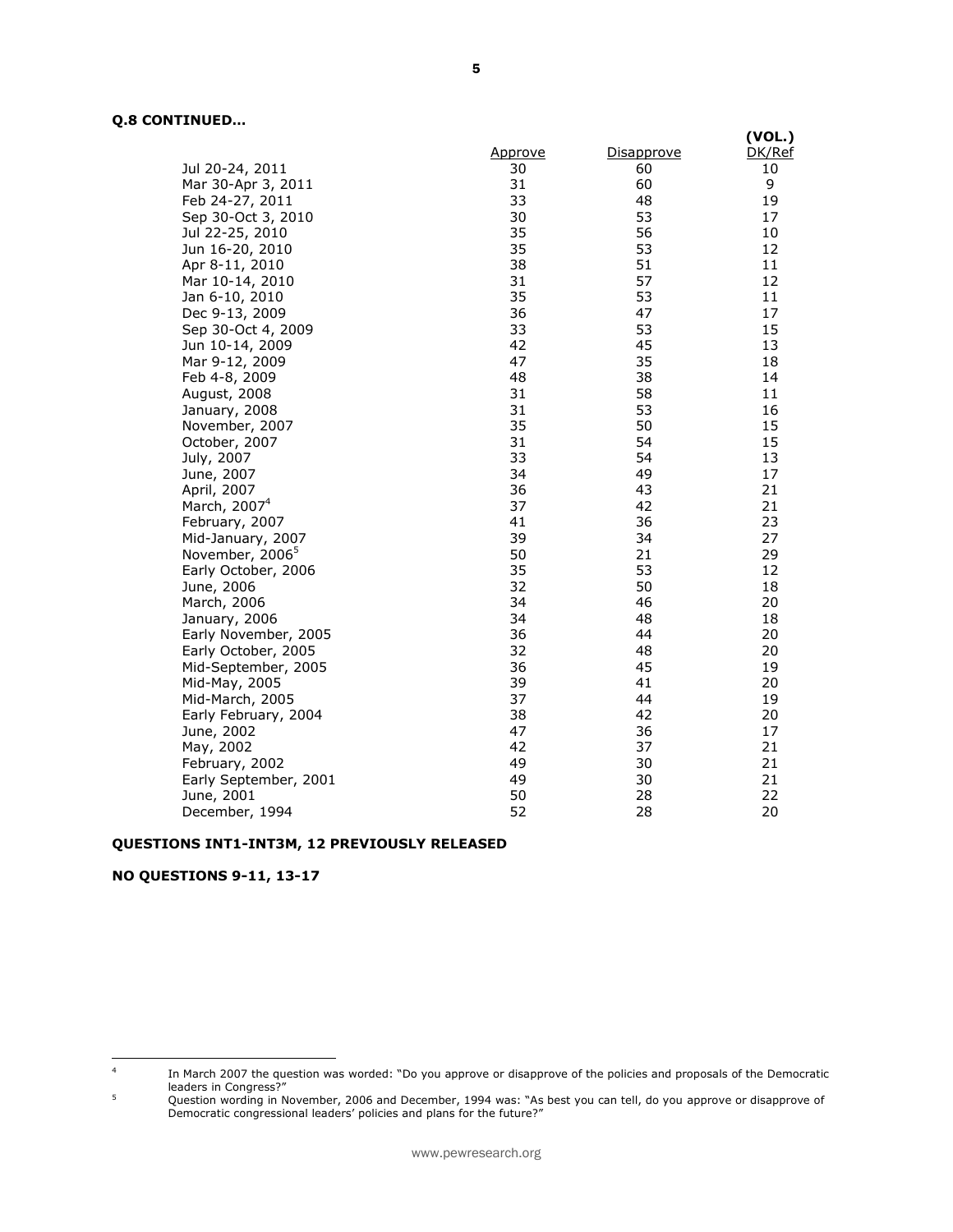## **ASK ALL:**

Thinking about the next congressional elections that will be coming up later this year ...<br>Q.18 If the elections for U.S. Congress were being held TODAY, would you vote for the If the elections for U.S. Congress were being held TODAY, would you vote for the Republican Party's candidate or the Democratic Party's candidate for Congress in your district?

#### **ASK IF 'OTHER' 'DON'T KNOW/REFUSED' (Q.18=3,9):**

Q.19 As of TODAY, would you LEAN more to the Republican or the Democrat?

## **BASED ON REGISTERED VOTERS [N=1,162]:**

|                       | Rep/<br>Lean Rep | Dem/<br>Lean Dem | (VOL.)<br>Other/<br>DK/Ref |
|-----------------------|------------------|------------------|----------------------------|
| 2014 Election         |                  |                  |                            |
| Apr 23-27, 2014 (U)   | 47               | 43               | 9                          |
| Feb 12-26, 2014       | 44               | 46               | 10                         |
| Dec 3-8, 2013 (U)     | 44               | 48               | 8                          |
| Oct 9-13, 2013        | 43               | 49               | 8                          |
| 2012 Election         |                  |                  |                            |
| Jun 7-17, 2012        | 43               | 47               | 10                         |
| Aug 17-21, 2011       | 44               | 48               | 8                          |
| <b>2010 Election</b>  |                  |                  |                            |
| Oct 27-30, 2010       | 43               | 44               | 12                         |
| Oct 13-18, 2010       | 46               | 42               | 12                         |
| Aug 25-Sep 6, 2010    | 44               | 47               | 9                          |
| Jul 21-Aug 5, 2010    | 44               | 45               | 11                         |
| Jun 16-20, 2010       | 45               | 45               | 10                         |
| Mar 11-21, 2010       | 44               | 44               | 12                         |
| Feb 3-9, 2010         | 42               | 45               | 13                         |
| Jan 6-10, 2010        | 44               | 46               | 10                         |
| Oct 28-Nov 8, 2009    | 42               | 47               | 11                         |
| Aug 20-27, 2009       | 44               | 45               | 10                         |
| <b>2008 Election</b>  |                  |                  |                            |
| June, 2008            | 37               | 52               | 11                         |
| 2006 Election         |                  |                  |                            |
| November, 2006        | 40               | 48               | 12                         |
| Late October, 2006    | 38               | 49               | 13                         |
| Early October, 2006   | 38               | 51               | 11                         |
| September, 2006       | 39               | 50               | 11                         |
| August, 2006          | 41               | 50               | 9                          |
| June, 2006            | 39               | 51               | 10                         |
| April, 2006           | 41               | 51               | 8                          |
| February, 2006        | 41               | 50               | 9                          |
| Mid-September, 2005   | 40               | 52               | 8                          |
| 2004 Election         |                  |                  |                            |
| June, 2004            | 41               | 48               | 11                         |
| <b>2002 Election</b>  |                  |                  |                            |
| Early November, 2002  | 42               | 46               | 12                         |
| Early October, 2002   | 44               | 46               | 10                         |
| Early September, 2002 | 44               | 46               | 10                         |
| June, 2002            | 44               | 46               | 10                         |
| February, 2002        | 46               | 45               | 9                          |
| Early November, 2001  | 44               | 44               | 12                         |
| 2000 Election         |                  |                  |                            |
| Early November, 2000  | 42               | 48               | 10                         |
| Early October, 2000   | 43               | 47               | 10                         |
| July, 2000            | 43               | 47               | 10                         |
| February, 2000        | 44               | 47               | 9                          |
| October, 1999         | 43               | 49               | 8                          |
| June, 1999            | 40               | 50               | 10                         |
| 1998 Election         |                  |                  |                            |
| Late October, 1998    | 40               | 47               | 13                         |
| Early October, 1998   | 43               | 44               | 13                         |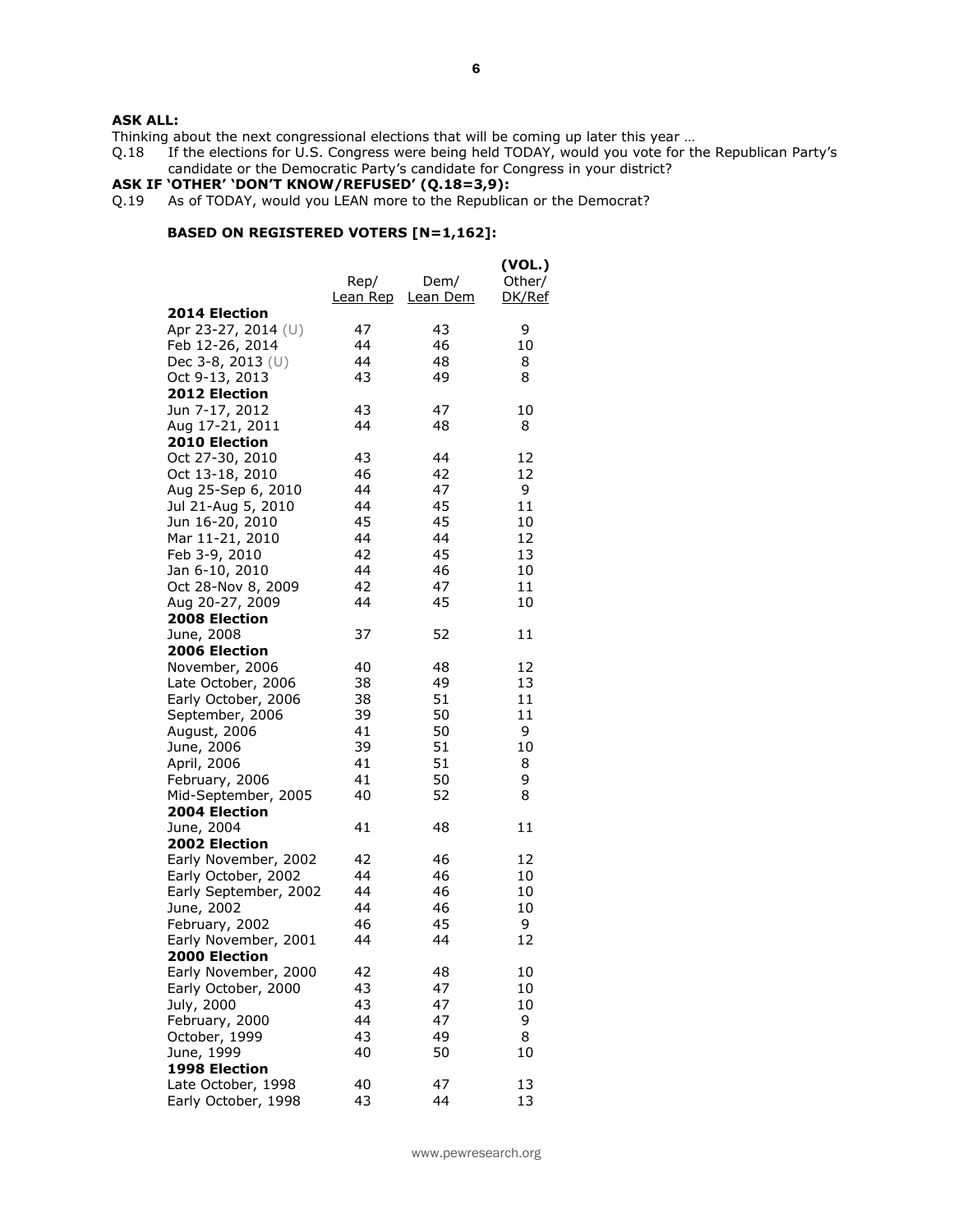## **Q.18/19 CONTINUED…**

|                       |          |          | (VOL.)         |
|-----------------------|----------|----------|----------------|
|                       | Rep/     | Dem/     | Other/         |
|                       | Lean Rep | Lean Dem | DK/Ref         |
| Early September, 1998 | 45       | 46       | 9              |
| Late August, 1998     | 44       | 45       | 11             |
| Early August, 1998    | 42       | 49       | 9              |
| June, 1998            | 44       | 46       | 10             |
| March, 1998           | 40       | 52       | 8              |
| February, 1998        | 41       | 50       | 9              |
| January, 1998         | 41       | 51       | 8              |
| August, 1997          | 45       | 48       | $\overline{7}$ |
| 1996 Election         |          |          |                |
| November, 1996        | 41       | 48       | 11             |
| October, 1996         | 42       | 49       | 9              |
| Late September, 1996  | 43       | 49       | 8              |
| Early September, 1996 | 43       | 51       | 6              |
| July, 1996            | 46       | 47       | 7              |
| June, 1996            | 44       | 50       | 6              |
| March, 1996           | 44       | 49       | 7              |
| January, 1996         | 46       | 47       | 7              |
| October, 1995         | 48       | 48       | 4              |
| August, 1995          | 50       | 43       | 7              |
| 1994 Election         |          |          |                |
| November, 1994        | 45       | 43       | 12             |
| Late October, 1994    | 47       | 44       | 9              |
| Early October, 1994   | 52       | 40       | 8              |
| September, 1994       | 48       | 46       | 6              |
| July, 1994            | 45       | 47       | 8              |

## **NO QUESTION 20**

## **ASK ALL:**

Q.21 Will the issue of which party controls Congress, the Republicans or the Democrats, be a factor in your vote for Congress this year, or not?

## **BASED ON REGISTERED VOTERS [N=1,162]:**

|                      | Yes, will be<br>a factor | No,<br>will not | (VOL.)<br>DK/Ref |
|----------------------|--------------------------|-----------------|------------------|
|                      |                          |                 |                  |
| <b>2014 Election</b> |                          |                 |                  |
| Apr 23-27, 2014 (U)  | 53                       | 43              | 4                |
| 2012 Election        |                          |                 |                  |
| Jun 7-17, 2012       | 49                       | 48              | 3                |
| 2010 Election        |                          |                 |                  |
| Oct 27-30, 2010      | 62                       | 34              | 4                |
| Oct 13-18, 2010      | 61                       | 36              | 3                |
| Aug 25-Sep 6, 2010   | 56                       | 41              | 3                |
| Jun 16-20, 2010      | 58                       | 39              | 3                |
| Feb 3-9, 2010        | 48                       | 45              | 6                |
| 2008 Election        |                          |                 |                  |
| June, 2008           | 44                       | 51              | 5                |
| 2006 Election        |                          |                 |                  |
| November, 2006       | 61                       | 36              | 3                |
| Late October, 2006   | 61                       | 36              | 3                |
| Early October, 2006  | 57                       | 40              | 3                |
| September, 2006      | 55                       | 41              | 4                |
| June, 2006           | 58                       | 39              | 3                |
| April, 2006          | 56                       | 39              | 5                |
| 2004 Election        |                          |                 |                  |
| June, 2004           | 43                       | 51              | 6                |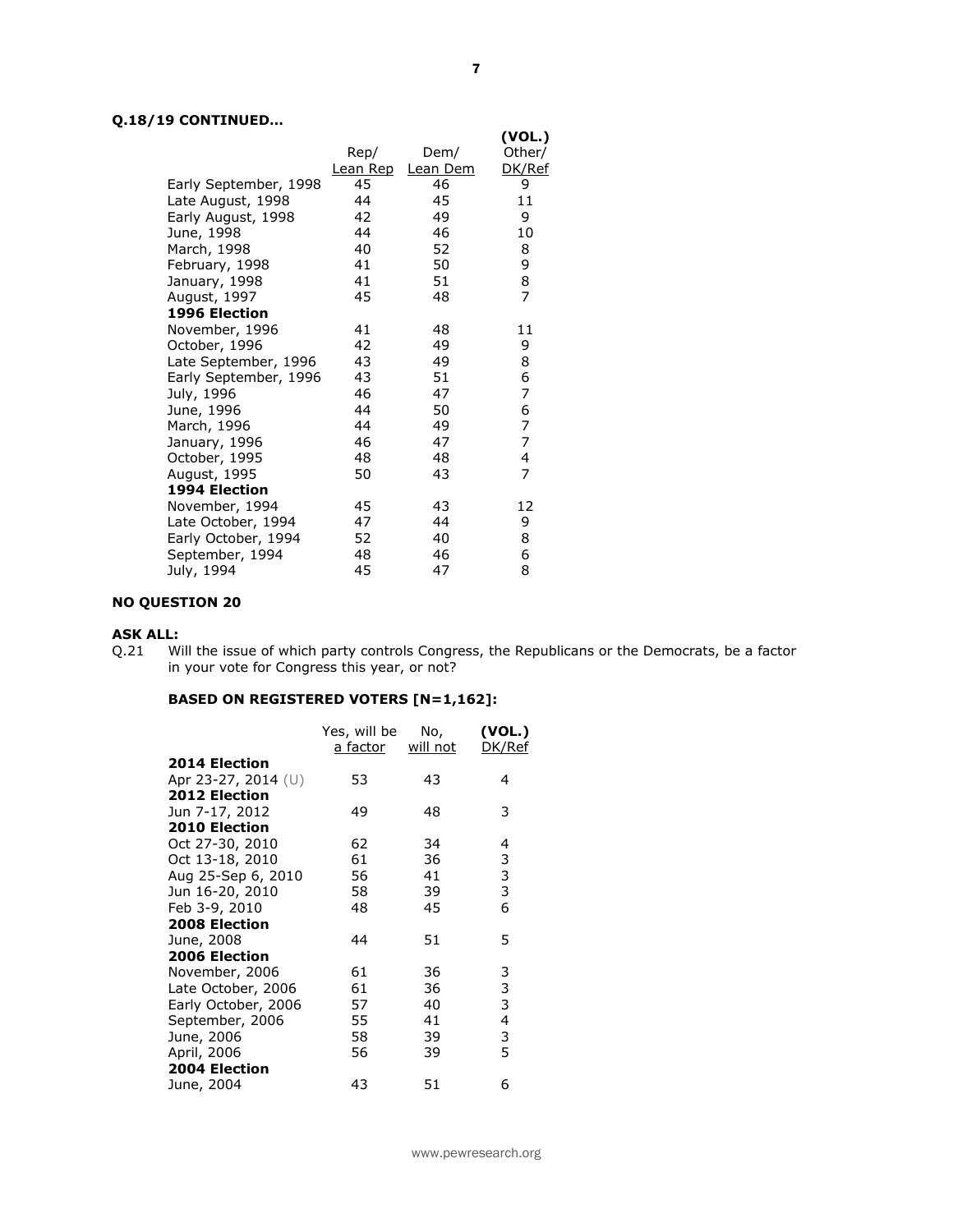## **Q.21 CONTINUED…**

|                       | Yes, will be | No,      | (VOL.) |
|-----------------------|--------------|----------|--------|
|                       | a factor     | will not | DK/Ref |
| <b>2002 Election</b>  |              |          |        |
| Early November, 2002  | 48           | 49       | 3      |
| Early October, 2002   | 42           | 55       | 3      |
| Early September, 2002 | 44           | 51       | 5      |
| June, 2002            | 47           | 50       | 3      |
| February, 2002        | 46           | 49       | 5      |
| 2000 Election         |              |          |        |
| Early October, 2000   | 46           | 50       | 4      |
| July, 2000            | 46           | 49       | 5      |
| 1998 Election         |              |          |        |
| Late October, 1998    | 46           | 50       | 4      |
| Early October, 1998   | 47           | 49       | 4      |
| Early September, 1998 | 41           | 56       | 3      |
| Early August, 1998    | 44           | 53       | 3      |
| June, 1998            | 45           | 51       | 4      |

#### **ASK ALL:**

Q.22 Do you think of your vote for Congress as a vote FOR Barack Obama, as a vote AGAINST Barack Obama, or isn't Barack Obama much of a factor in your vote?

## **BASED ON REGISTERED VOTERS [N=1,162]:**

|                         | <u>For</u> | <b>Against</b> | Not a<br>factor | (VOL.)<br>DK/Ref |
|-------------------------|------------|----------------|-----------------|------------------|
| 2014 Election (Obama)   |            |                |                 |                  |
| Apr 23-27, 2014 (U)     | 16         | 26             | 54              | 4                |
| 2010 Election (Obama)   |            |                |                 |                  |
| Oct 27-30, 2010         | 26         | 28             | 42              | 4                |
| Oct 13-18, 2010         | 27         | 30             | 39              | 4                |
| Aug 25-Sep 6, 2010      | 25         | 30             | 42              | 3                |
| Jun 16-20, 2010         | 23         | 28             | 47              | $\overline{2}$   |
| Feb 3-9, 2010           | 24         | 20             | 51              | 5                |
| 2006 Election (Bush)    |            |                |                 |                  |
| November, 2006          | 21         | 35             | 41              | 3                |
| Late October, 2006      | 20         | 37             | 38              | 5                |
| Early October, 2006     | 18         | 39             | 40              | 3                |
| September, 2006         | 20         | 36             | 40              | 4                |
| August, 2006            | 17         | 35             | 43              | $\frac{5}{3}$    |
| June, 2006              | 15         | 38             | 44              |                  |
| April, 2006             | 17         | 34             | 46              | 3                |
| February, 2006          | 18         | 31             | 47              | 4                |
| 2002 Election (Bush)    |            |                |                 |                  |
| Early November, 2002    | 29         | 16             | 49              | 6                |
| Early October, 2002     | 30         | 20             | 44              | 6                |
| Early September, 2002   | 29         | 15             | 51              | 5                |
| February, 2002          | 34         | 9              | 50              | $\overline{7}$   |
| 1998 Election (Clinton) |            |                |                 |                  |
| Late October, 1998      | 20         | 17             | 58              | 5                |
| Early October, 1998     | 19         | 23             | 52              | 6                |
| Early September, 1998   | 18         | 16             | 63              | 3                |
| Late August, 1998       | 20         | 17             | 61              | $\overline{2}$   |
| Early August, 1998      | 21         | 18             | 57              | 4                |
| June, 1998              | 20         | 18             | 57              | 5                |
| March, 1998             | 21         | 15             | 59              | 5                |
| 1996 Election (Clinton) |            |                |                 |                  |
| Early September, 1996   | 24         | 18             | 51              | 7                |
| 1994 Election (Clinton) |            |                |                 |                  |
| November, 1994          | 17         | 21             | 55              | 7                |
| Late October, 1994      | 17         | 21             | 57              | 5                |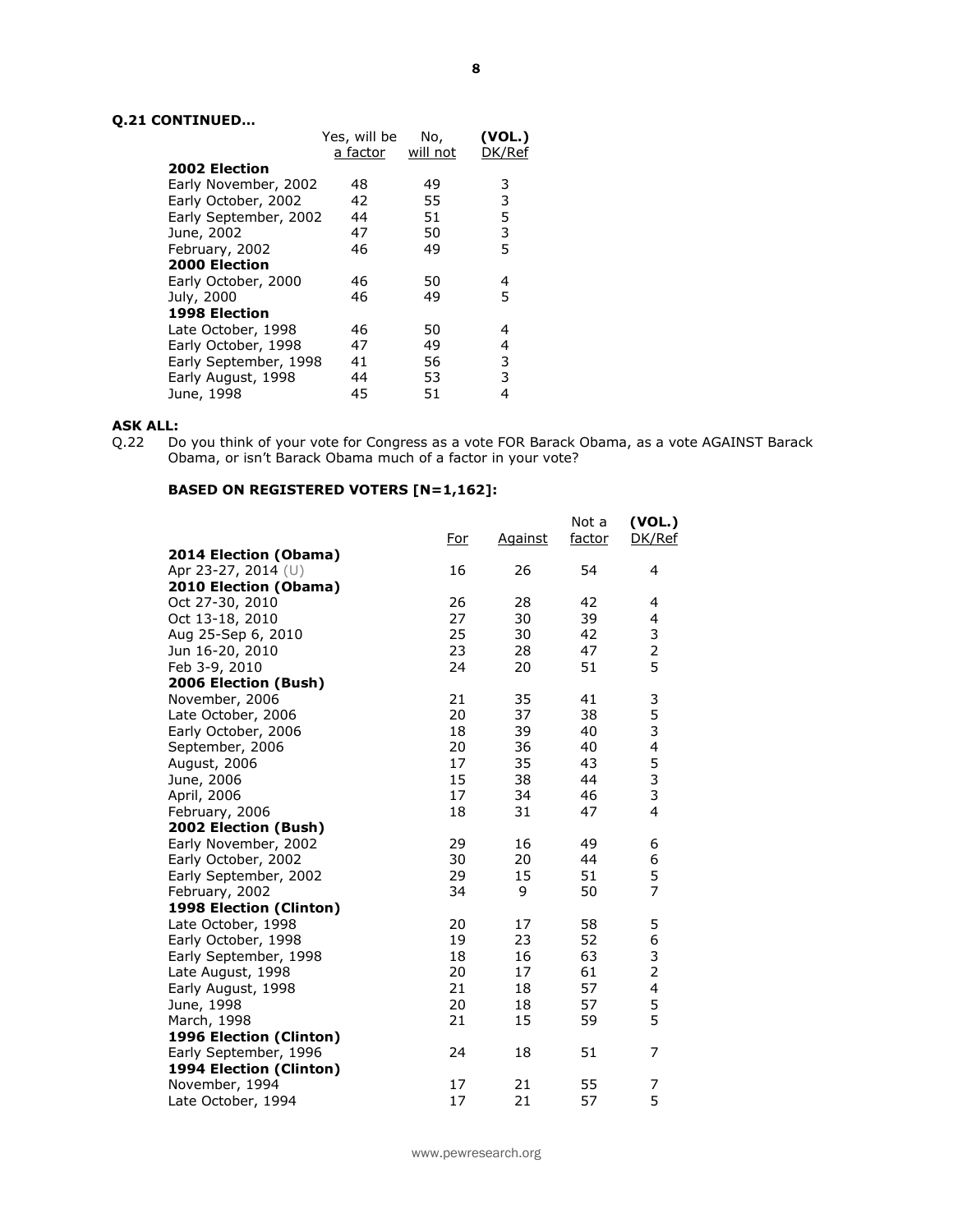## **Q.22 CONTINUED…**

| Early October, 1994          | For<br>17 | Against<br>23 | Not a<br>factor<br>54 | (VOL.)<br>DK/Ref<br>6 |
|------------------------------|-----------|---------------|-----------------------|-----------------------|
|                              |           |               |                       |                       |
| 1990 Election (GHW Bush)     |           |               |                       |                       |
| CBS/NYT: October 28-31, 1990 | 19        | 15            | 61                    | 6                     |
| 1986 Election (Reagan)       |           |               |                       |                       |
| CBS/NYT: October 24-28, 1986 | 26        | 12            | 55                    |                       |
| CBS/NYT: Sep 28-Oct 1, 1986  | 26        | 16            | 51                    |                       |
| 1982 Election (Reagan)       |           |               |                       |                       |
| CBS/NYT: October 23-28, 1982 | フ3        | 21            | 51                    |                       |
|                              |           |               |                       |                       |

#### **ASK ALL:**

Q.23 Of the following six issues, which ONE would you say is MOST important to your vote for Congress this year **[READ AND RANDOMIZE]** 

#### **ASK IF ANSWER GIVEN (Q.23=1-7):**

Q.24 And which would you say is the SECOND most important to your vote? **[READ IN SAME ORDER**  AS Q.23 EXCLUDING PRIOR SELECTION]

#### **BASED ON REGISTERED VOTERS [N=1,162]:**

|        | (U)             |                 |                                    |
|--------|-----------------|-----------------|------------------------------------|
|        | Apr 23-27, 2014 |                 |                                    |
| First  |                 | Second Combined |                                    |
| 27     | 21              | 48              | The job situation                  |
| 21     | 21              | 42              | Health care                        |
| 19     | 19              | 38              | The federal budget deficit         |
| 15     | 16              | 31              | Education                          |
| 7      | 12              | 19              | Security and anti-terrorism policy |
| 6      | 8               | 14              | Immigration                        |
| 2      |                 | 2               | Other (VOL.)                       |
| $\ast$ | $\ast$          | $\ast$          | None of these (VOL.)               |
| 2      | $\ast$          |                 | Don't know/Refused (VOL.)          |
|        |                 |                 | No first choice                    |

#### **TRENDS FOR COMPARISON:**

|       | Oct 27-30, 2010 |                 |                              |
|-------|-----------------|-----------------|------------------------------|
| First |                 | Second Combined |                              |
| 39    | 25              | 64              | The job situation            |
| 25    | 29              | 54              | Health care                  |
| 17    | 17              | 34              | The deficit                  |
| 6     | 9               | 14              | Immigration                  |
| 5     | 8               | 13              | The situation in Afghanistan |
| 3     | 6               | 9               | Terrorism                    |
| 2     | 1               | 3               | Other (VOL.)                 |
| 1     | $\ast$          |                 | None of these (VOL.)         |
| 3     | $\ast$          |                 | Don't know/Refused (VOL.)    |
|       |                 |                 | No first choice              |
|       |                 |                 |                              |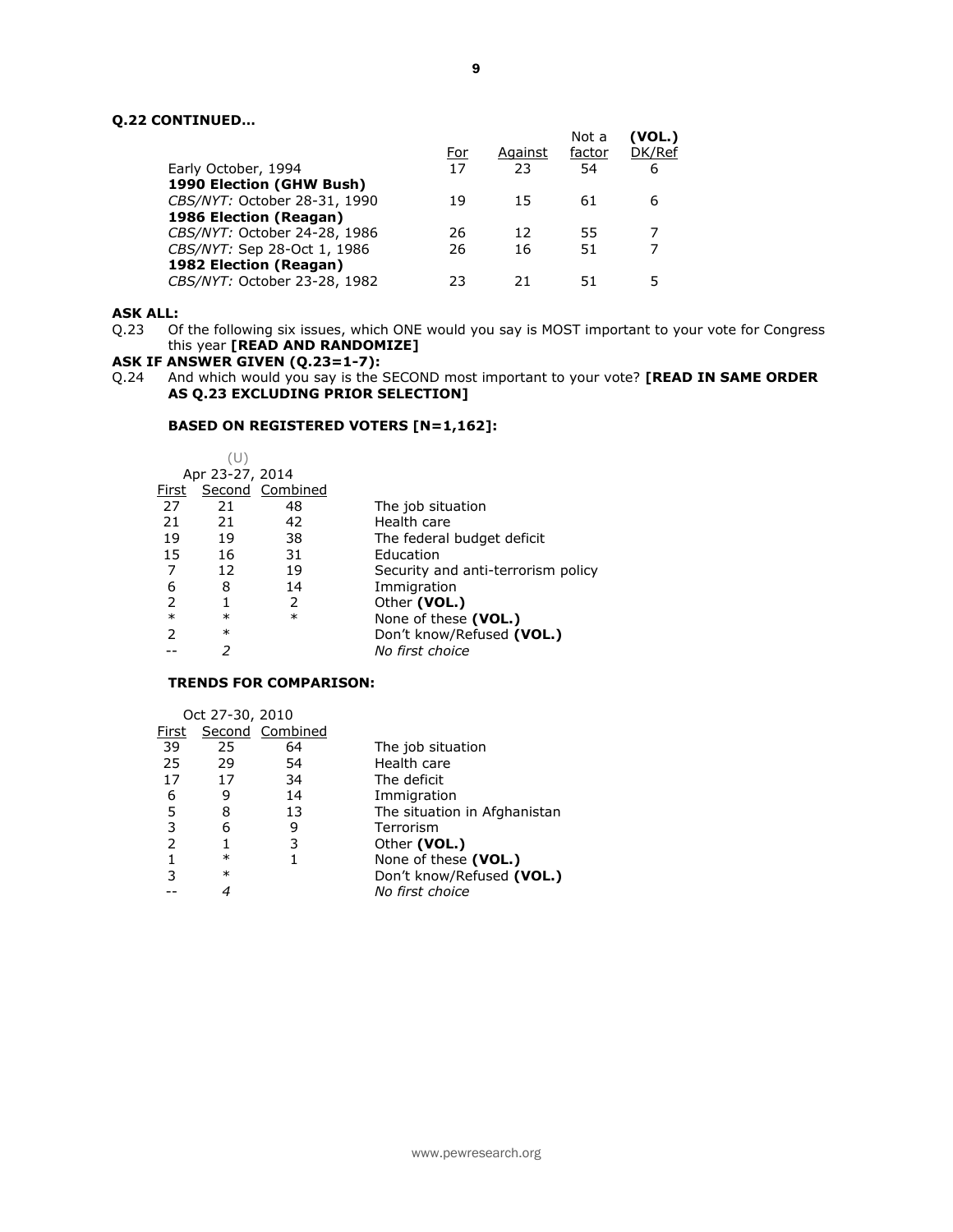## **Q.23/24 TREND FOR COMPARISON CONTINUED…**

|                           |          | Late     | Early    |
|---------------------------|----------|----------|----------|
|                           | Nov      | Oct      | Oct      |
|                           | 2006     | 2006     | 2006     |
|                           | Combined | Combined | Combined |
| The situation in Iraq     | 48       | 45       | 44       |
| The economy               | 42       | 41       | 41       |
| Health care               | 35       | 37       | 38       |
| Terrorism                 | 26       | 26       | 32       |
| Immigration               | 23       | 24       | 21       |
| Energy policy             | 11       | 12       | 14       |
| Other (VOL.)              | 4        | 3        | 3        |
| None of these (VOL.)      |          |          | $\ast$   |
| Don't know/Refused (VOL.) |          | 5        | 3        |

#### **NO QUESTION 25**

#### **ASK ALL:**

Q.26 What do you think would do more to strengthen the economy over the next few years? **[READ; RANDOMIZE]**?

(U)

Apr 23-27

 $\frac{2014}{39}$ 

- Following the economic policies of Barack Obama's administration
- 43 Following the economic policies of Republican leaders in Congress
- 9 No difference/Neither **(VOL.)**<br>9 Don't know/Refused **(VOL.)**
- 9 Don't know/Refused **(VOL.)**

#### **NO QUESTIONS 27, 30-39 QUESTIONS 28-29 HELD FOR FUTURE RELEASE**

#### **RANDOMIZE Q.40/Q.41 BLOCK WITH Q.43/Q.44 BLOCK ASK ALL:**

Thinking about the nation's economy…

Q.40 How would you rate economic conditions in this country today… as excellent, good, only fair, or poor?

| (VOL.) |  |
|--------|--|
| DK/Ref |  |
|        |  |
|        |  |
| 1      |  |
| $\ast$ |  |
| $\ast$ |  |
| 1      |  |
| $\ast$ |  |
| 1      |  |
| 1      |  |
| 1      |  |
| 1      |  |
| 1      |  |
| 1      |  |
| 1      |  |
| 1      |  |
| 1      |  |
| 1      |  |
| 1      |  |
| 1      |  |
| 1      |  |
| 1      |  |
|        |  |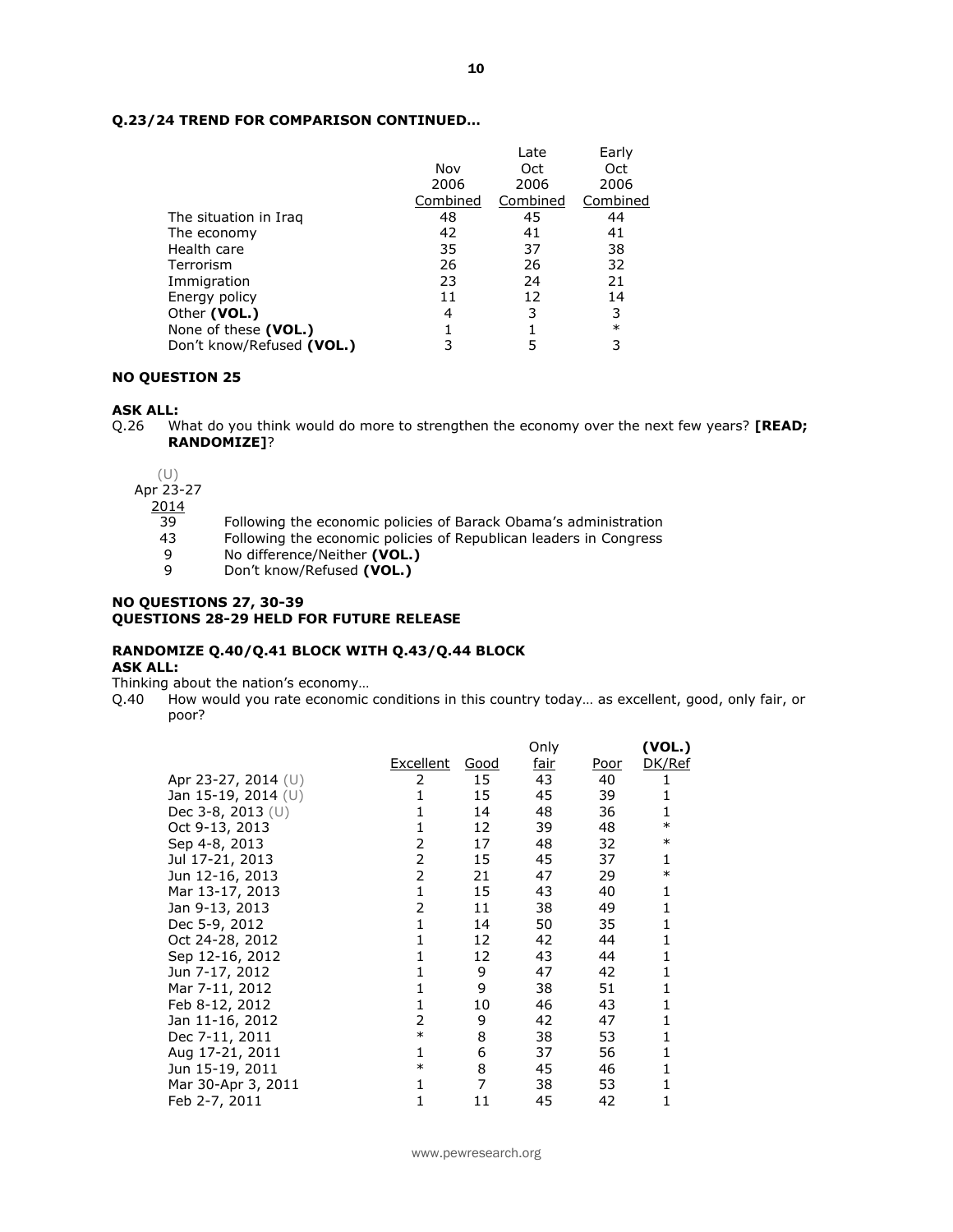# **Q.40 CONTINUED…**

|                                  |                        |                | Only     |      | (VOL.)         |
|----------------------------------|------------------------|----------------|----------|------|----------------|
|                                  | Excellent              | <u>Good</u>    | fair     | Poor | DK/Ref         |
| Dec 1-5, 2010                    | 1                      | 8              | 44       | 45   | 1              |
| Oct 13-18, 2010                  | $\mathbf{1}$           | $\overline{7}$ | 38       | 54   | 1              |
| Aug 25-Sep 6, 2010               | $\mathbf{1}$           | $\overline{7}$ | 43       | 48   | 1              |
|                                  | 1                      | 8              | 48       | 43   | 1              |
| Jun 3-6, 2010                    | $\ast$                 | 11             | 39       | 49   | $\mathbf{1}$   |
| Apr 21-26, 2010                  |                        |                |          |      | 1              |
| Mar 10-14, 2010                  | 1<br>1                 | 6<br>7         | 39<br>38 | 53   | 1              |
| Feb 3-9, 2010                    |                        |                |          | 53   |                |
| Dec 9-13, 2009                   | $\mathbf{1}$<br>$\ast$ | 7              | 41       | 50   | $\mathbf{1}$   |
| Oct 28-Nov 8, 2009               |                        | 8              | 41       | 50   | 1              |
| Sep 30-Oct 4, 2009               | $\mathbf{1}$<br>$\ast$ | 8              | 43       | 48   | $\mathbf{1}$   |
| Aug 11-17, 2009                  |                        | 8              | 38       | 52   | 2              |
| Jun 10-14, 2009                  | 1                      | 8              | 39       | 52   | $\mathbf{1}$   |
| Mar 9-12, 2009                   | $\ast$                 | 6              | 25       | 68   | $\mathbf{1}$   |
| Feb 4-8, 2009                    | $\ast$                 | 4              | 24       | 71   | 1              |
| December, 2008                   | $\ast$                 | 7              | 33       | 59   | 1              |
| November, 2008                   | 1                      | 6              | 28       | 64   | 1              |
| Late October, 2008               | $\ast$                 | 7              | 25       | 67   | $\mathbf{1}$   |
| Early October, 2008              | 1                      | 8              | 32       | 58   | $\mathbf{1}$   |
| Late September, 2008             | $\ast$                 | 7              | 27       | 65   | 1              |
| July, 2008                       | $\mathbf{1}$           | 9              | 39       | 50   | $\mathbf{1}$   |
| April, 2008                      | $\mathbf{1}$           | 10             | 33       | 56   | $\ast$         |
| March, 2008                      | $\mathbf{1}$           | 10             | 32       | 56   | 1              |
| Early February, 2008             | $\mathbf{1}$           | 16             | 36       | 45   | $\overline{2}$ |
| January, 2008                    | 3                      | 23             | 45       | 28   | $\mathbf{1}$   |
| November, 2007                   | 3                      | 20             | 44       | 32   | $\mathbf{1}$   |
| September, 2007                  | 3                      | 23             | 43       | 29   | $\overline{2}$ |
| June, 2007                       | 6                      | 27             | 40       | 25   | $\overline{2}$ |
| February, 2007                   | 5                      | 26             | 45       | 23   | $\mathbf{1}$   |
| December, 2006                   | 6                      | 32             | 41       | 19   | $\overline{2}$ |
| Early November, 2006 (RVs)       | 9                      | 35             | 37       | 17   | $\overline{2}$ |
| Late October, 2006               | 6                      | 27             | 40       | 25   | $\overline{2}$ |
| September, 2006                  | 5                      | 32             | 41       | 20   | $\overline{2}$ |
| March, 2006                      | $\overline{4}$         | 29             | 44       | 22   | $\mathbf{1}$   |
| January, 2006                    | 4                      | 30             | 45       | 19   | 2              |
| Early October, 2005              | $\overline{2}$         | 23             | 45       | 29   | 1              |
| Mid-September, 2005              | 3                      | 28             | 44       | 24   | $\mathbf{1}$   |
| Mid-May, 2005                    | 3                      | 29             | 47       | 20   | $\mathbf{1}$   |
| January, 2005                    | 3                      | 36             | 45       | 15   | $\mathbf{1}$   |
| December, 2004                   | 3                      | 33             | 43       | 20   | 1              |
| Early November, 2004 (RVs)       | 5                      | 31             | 37       | 26   | $\mathbf{1}$   |
| Mid-September, 2004              | 4                      | 34             | 40       | 20   | $\overline{2}$ |
| August, 2004                     | 3                      | 30             | 45       | 21   | 1              |
|                                  | 4                      | 34             | 38       | 22   | $\overline{2}$ |
| Late April, 2004                 | $\overline{2}$         | 29             | 42       |      | $\mathbf{1}$   |
| Late February, 2004 <sup>6</sup> |                        |                |          | 26   |                |

# **RANDOMIZE Q.40/Q.41 BLOCK WITH Q.43/Q.44 BLOCK ASK ALL:**<br>Q.41 A

A year from now, do you expect that economic conditions in the country as a whole will be better than they are at present, or worse, or just about the same as now?

|                       |        |       |      | (VOL.) |
|-----------------------|--------|-------|------|--------|
|                       | Better | Worse | Same | DK/Ref |
| Apr 23-27, 2014 $(U)$ | 25     | 24    | 49   |        |
| Jan 15-19, 2014 $(U)$ | 27     | 22    | 50   |        |
| Oct 9-13, 2013        | 25     | 28    | 44   |        |

 $\mathbf 6$ 

Earlier trends available from Gallup.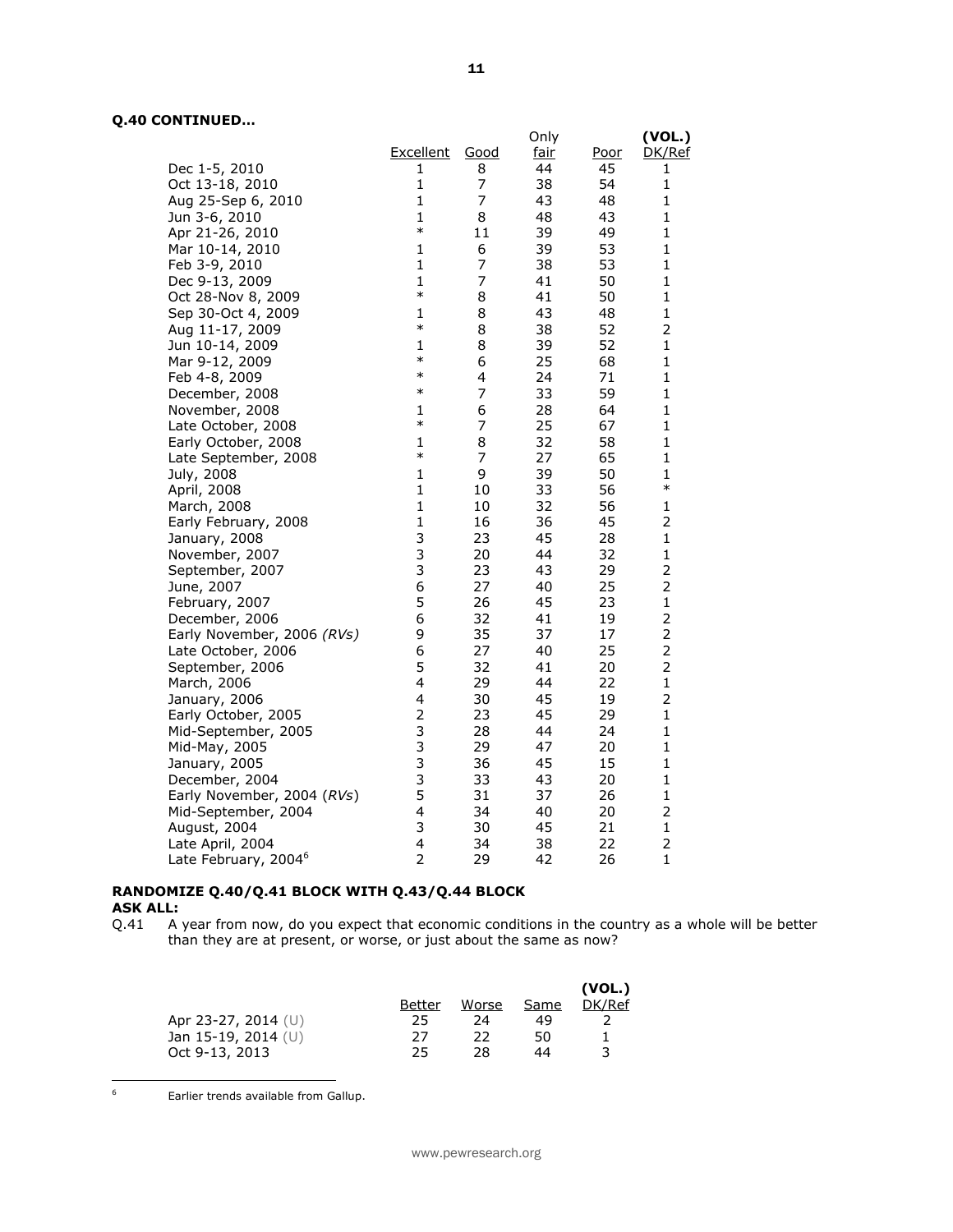## **Q.41 CONTINUED…**

|                                       |               |          |          | (VOL.)                  |
|---------------------------------------|---------------|----------|----------|-------------------------|
|                                       | <u>Better</u> | Worse    | Same     | DK/Ref                  |
| Sep 4-8, 2013                         | 28            | 25       | 46       | 1                       |
| Jun 12-16, 2013                       | 33            | 19       | 47       | $\mathbf{1}$            |
| Mar 13-17, 2013                       | 25            | 32       | 41       | $\mathbf{1}$            |
| Jan 9-13, 2013                        | 33            | 25       | 40       | $\overline{2}$          |
| Dec 5-9, 2012                         | 37            | 25       | 36       | 2                       |
| Sep 12-16, 2012                       | 43            | 8        | 42       | 8                       |
| Jun 7-17, 2012                        | 34            | 11       | 50       | 5                       |
| Mar 7-11, 2012                        | 44            | 14       | 38       | 4                       |
| Feb 8-12, 2012                        | 44            | 10       | 42       | 3                       |
| Jan 11-16, 2012                       | 34            | 16       | 46       | 3                       |
| Dec 7-11, 2011                        | 28            | 18       | 50       | $\overline{\mathbf{4}}$ |
| Aug 17-21, 2011                       | 29            | 18       | 50       | $\overline{\mathbf{c}}$ |
| Jun 15-19, 2011                       | 29            | 23       | 46       | $\overline{c}$          |
| Oct 13-18, 2010                       | 35            | 16       | 45       | 4                       |
| Apr 21-26, 2010                       | 42            | 19       | 36       | 3                       |
| Feb 3-9, 2010                         | 42            | 16       | 40       | 3                       |
| Dec 9-13, 2009                        | 42            | 17       | 38       | 3                       |
| Oct 28-Nov 8, 2009                    | 39<br>45      | 19<br>15 | 39<br>38 | $\frac{2}{3}$           |
| Sep 30-Oct 4, 2009<br>Aug 11-17, 2009 | 45            | 19       | 33       | 3                       |
| Jun 10-14, 2009                       | 48            | 16       | 34       | $\overline{c}$          |
| Mar 9-12, 2009                        | 41            | 19       | 37       | 3                       |
| Feb 4-8, 2009                         | 40            | 18       | 38       | 4                       |
| December, 2008                        | 43            | 17       | 36       | 4                       |
| Early October, 2008                   | 46            | 16       | 30       | 8                       |
| July, 2008                            | 30            | 21       | 41       | 8                       |
| March, 2008                           | 33            | 22       | 39       | 6                       |
| January, 2008                         | 20            | 26       | 48       | 6                       |
| September, 2007                       | 19            | 23       | 53       | 5                       |
| June, 2007                            | 16            | 24       | 55       | 5                       |
| February, 2007                        | 17            | 20       | 58       | 5                       |
| December, 2006                        | 22            | 18       | 56       | 4                       |
| September, 2006                       | 16            | 25       | 55       | 4                       |
| January, 2006                         | 20            | 22       | 55       | $\frac{3}{3}$           |
| Early October, 2005                   | 20            | 32       | 45       |                         |
| Mid-September, 2005                   | 18            | 37       | 43       | $\frac{2}{3}$           |
| Mid-May, 2005                         | 18            | 24       | 55       |                         |
| January, 2005                         | 27            | 18       | 52       | 3                       |
| August, 2004                          | 36            | 9        | 47       | 8                       |
| Late February, 2004                   | 39            | 12       | 41       | 8                       |
| September, 2003                       | 37            | 17       | 43       | 3                       |
| May, 2003                             | 43<br>33      | 19       | 35<br>37 | 3<br>7                  |
| Late March, 2003<br>January, 2003     | 30            | 23<br>20 | 44       | 6                       |
| January, 2002                         | 44            | 17       | 36       |                         |
| Newsweek: January, 2001               | 18            | 33       | 44       | $\frac{3}{5}$           |
| June, 2000                            | 15            | 24       | 55       | 6                       |
| Early October, 1998 (RVs)             | 16            | 22       | 57       | 5                       |
| Early September, 1998                 | 18            | 17       | 61       | 4                       |
| May, 1990                             | 18            | 31       | 45       | 6                       |
| February, 1989                        | 25            | 22       | 49       | 4                       |
| September, 1988 (RVs)                 | 24            | 16       | 51       | 9                       |
| May, 1988                             | 24            | 20       | 46       | 10                      |
| January, 1988                         | 22            | 26       | 45       | 7                       |
| Newsweek: January, 1984 (RVs)         | 35            | 13       | 49       | 3                       |

## **NO QUESTION 42**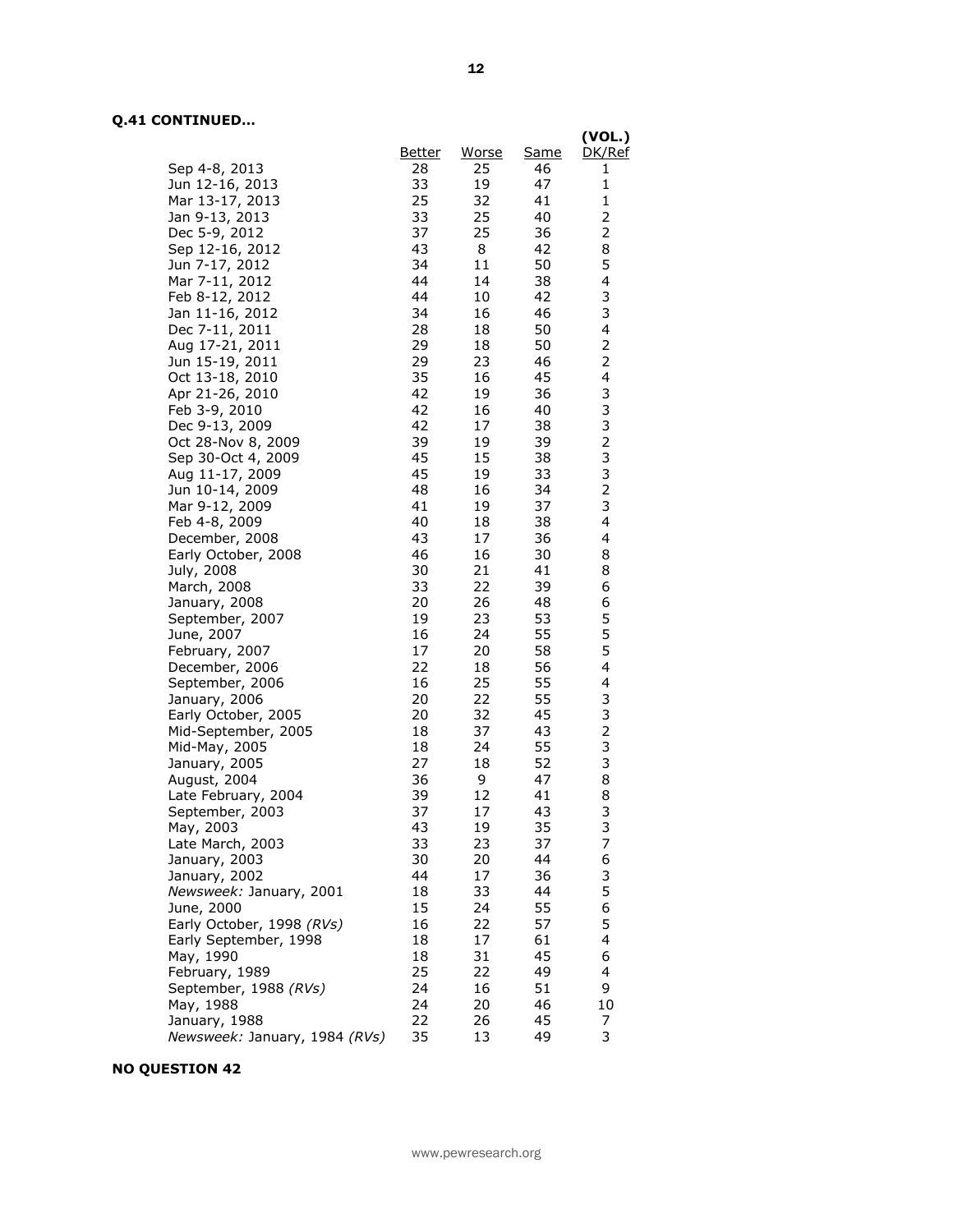## **RANDOMIZE Q.40/Q.41 BLOCK WITH Q.43/Q.44 BLOCK ASK ALL:**

Thinking about your own personal finances...

Q.43 How would you rate your own personal financial situation? Would you say you are in excellent shape, good shape, only fair shape or poor shape financially?

|                       |                |             | Only        |             | (VOL.)                  |
|-----------------------|----------------|-------------|-------------|-------------|-------------------------|
|                       | Excellent      | <u>Good</u> | <u>fair</u> | <u>Poor</u> | DK/Ref                  |
| Apr 23-27, 2014 (U)   | 6              | 31          | 39          | 23          | 1                       |
| Jan 15-19, 2014 (U)   | 6              | 34          | 38          | 22          | $\mathbf{1}$            |
| Dec 3-8, 2013 (U)     | 6              | 34          | 40          | 19          | $\mathbf{1}$            |
| Jun 12-16, 2013       | 7              | 33          | 39          | 20          | 1                       |
| Mar 13-17, 2013       | 6              | 32          | 41          | 21          | $\mathbf{1}$            |
| Dec 5-9, 2012         | $\overline{7}$ | 32          | 38          | 22          | $\mathbf{1}$            |
| Oct 24-28, 2012       | 8              | 35          | 36          | 20          | 1                       |
| Sep 12-16, 2012       | 8              | 35          | 36          | 20          | 1                       |
| Jun 7-17, 2012        | $\overline{7}$ | 34          | 38          | 21          | 1                       |
| Jan 11-16, 2012       | 6              | 29          | 42          | 22          | $\mathbf{1}$            |
| Dec 7-11, 2011        | 6              | 32          | 37          | 24          | 1                       |
| Jun 15-19, 2011       | 5              | 33          | 40          | 21          | $\mathbf{1}$            |
| Mar 30-Apr 3, 2011    | $\overline{7}$ | 29          | 36          | 26          | 2                       |
| Feb 2-7, 2011         | $\overline{7}$ | 29          | 41          | 22          | $\mathbf 1$             |
| Dec 1-5, 2010         | 5              | 30          | 40          | 23          | 2                       |
| Oct 13-18, 2010       | 6              | 33          | 36          | 23          | 1                       |
| Aug 25-Sep 6, 2010    | 6              | 30          | 40          | 23          | $\mathbf 1$             |
| Jun 3-6, 2010         | 6              | 32          | 38          | 20          | 4                       |
| Mar 10-14, 2010       | 6              | 31          | 39          | 22          | 2                       |
| Dec 9-13, 2009        | $\overline{7}$ | 28          | 39          | 24          | $\overline{2}$          |
| Oct 28-Nov 8, 2009    | 5              | 30          | 40          | 25          | $\mathbf{1}$            |
| Sep 30-Oct 4, 2009    | 6              | 32          | 38          | 22          | 1                       |
| Aug 11-17, 2009       | 6              | 31          | 36          | 26          | $\overline{2}$          |
| Jun 10-14, 2009       | 6              | 32          | 39          | 22          | $\mathbf{1}$            |
| Feb 4-8, 2009         | 5              | 33          | 41          | 20          | 1                       |
| December, 2008        | 6              | 32          | 40          | 21          | 1                       |
| Early October, 2008   | 6              | 35          | 40          | 18          | 1                       |
| July, 2008            | 9              | 33          | 37          | 19          | $\overline{2}$          |
| April, 2008           | 8              | 35          | 39          | 16          | $\overline{2}$          |
| March, 2008           | 8              | 39          | 34          | 17          | $\overline{\mathbf{c}}$ |
| Early February, 2008  | 9              | 36          | 37          | 16          | $\mathbf 2$             |
| January, 2008         | 10             | 39          | 34          | 15          | $\overline{2}$          |
| November, 2007        | 9              | 41          | 34          | 15          | $\mathbf{1}$            |
| September, 2007       | 10             | 38          | 34          | 16          | 2                       |
| February, 2007        | 8              | 41          | 36          | 14          | $\mathbf{1}$            |
| December, 2006        | 8              | 40          | 35          | 16          | 1                       |
| Late October, 2006    | 9              | 40          | 33          | 16          | $\overline{2}$          |
| March, 2006           | 9              | 39          | 36          | 15          | $\mathbf{1}$            |
| January, 2006         | 7              | 39          | 37          | 15          | $\overline{2}$          |
| Mid-May, 2005         | 7              | 37          | 39          | 16          | $\mathbf{1}$            |
| January, 2005         | 10             | 41          | 34          | 14          | 1                       |
| August, 2004          | 9              | 42          | 34          | 14          | $\mathbf{1}$            |
| September, 2003       | 10             | 38          | 36          | 15          | 1                       |
| Late March, 2003      | 10             | 43          | 31          | 12          | 4                       |
| January, 2003         | 7              | 38          | 39          | 15          | 1                       |
| Early October, 2002   | $\overline{7}$ | 39          | 37          | 16          | $\mathbf{1}$            |
| June, 2002            | 5              | 40          | 37          | 16          | $\mathbf 2$             |
| Late September, 2001  | $\overline{7}$ | 40          | 37          | 14          | $\overline{2}$          |
| June, 2001            | 6              | 38          | 39          | 16          | $\mathbf{1}$            |
| June, 2000            | 9              | 43          | 35          | 11          | $\mathbf 2$             |
| August, 1999          | 6              | 43          | 41          | 9           | $\mathbf{1}$            |
| May, 1997             | 7              | 43          | 38          | 11          | 1                       |
| September, 1996 (RVs) | 8              | 47          | 34          | 10          | $\mathbf 1$             |
| February, 1995        | 8              | 39          | 38          | 14          | 1                       |

www.pewresearch.org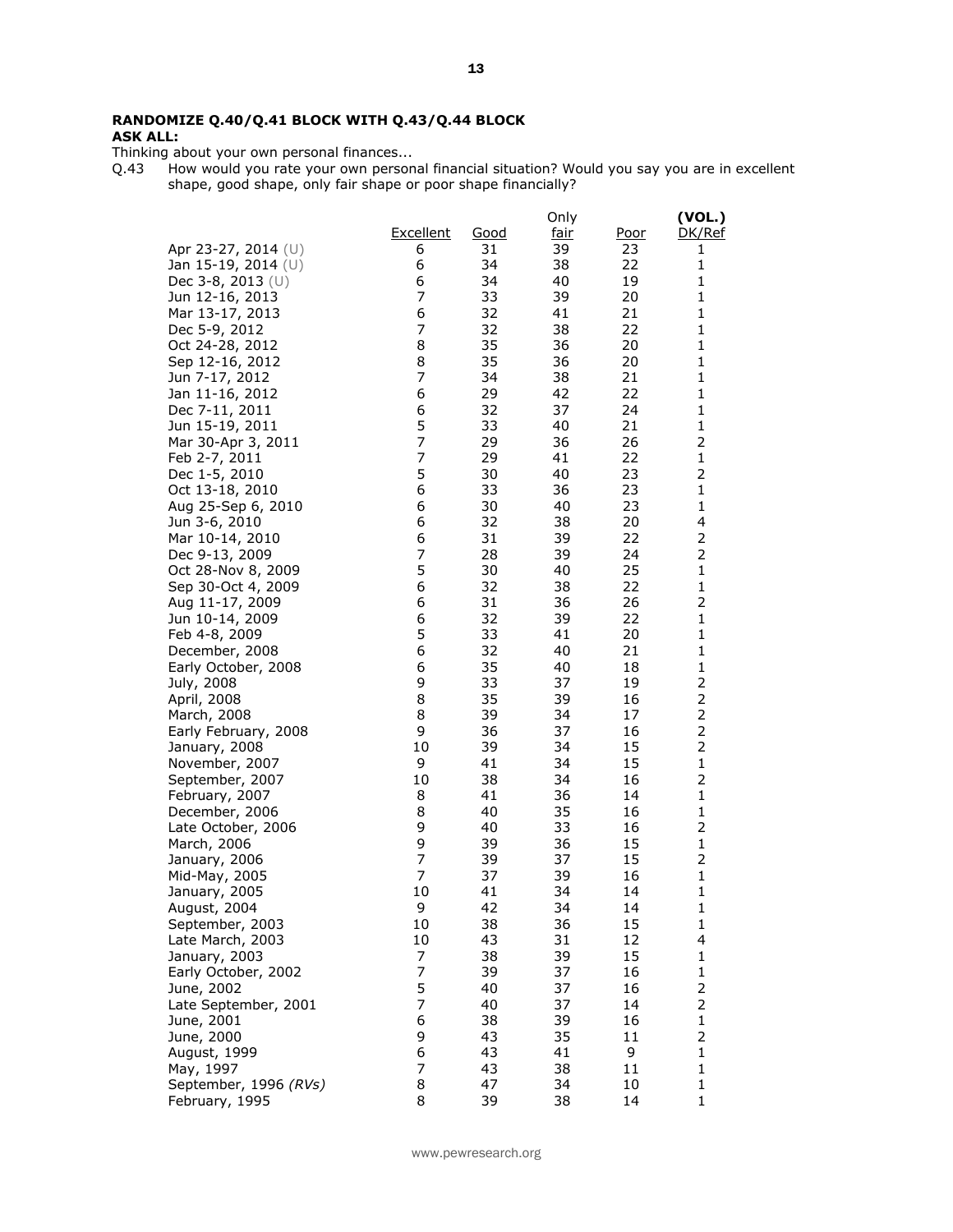## **Q.43 CONTINUED…**

|           |      |    |              | (VOL.) |
|-----------|------|----|--------------|--------|
| Excellent | Good |    | Poor         | DK/Ref |
|           | 41   | 40 | 13           |        |
|           | 34   | 45 | 15           |        |
| 4         | 33   | 46 | 16           |        |
| 6         | 34   | 40 | 19           |        |
|           | 30   | 47 | 17           |        |
|           | 35   | 45 | 15           |        |
|           | 32   | 45 | 18           |        |
|           |      |    | Only<br>fair |        |

## **RANDOMIZE Q.40/Q.41 BLOCK WITH Q.43/Q.44 BLOCK ASK ALL:**

Q.44 Over the course of the next year, do you think the financial situation of you and your family will improve a lot, improve some, get a little worse or get a lot worse?

|                       | Improve        | Improve | Get a        | Get a lot               | (VOL.)<br>Stay the | (VOL.)                  |
|-----------------------|----------------|---------|--------------|-------------------------|--------------------|-------------------------|
|                       | a lot          | some    | little worse | worse                   | same               | DK/Ref                  |
| Apr 23-27, 2014 (U)   | 8              | 51      | 19           | 8                       | 12                 | 3                       |
| Jan 15-19, 2014 $(U)$ | 10             | 50      | 17           | 6                       | 14                 | $\overline{2}$          |
| Jun 12-16, 2013       | 12             | 51      | 18           | $\overline{7}$          | 11                 | $\mathbf 2$             |
| Mar 13-17, 2013       | 8              | 52      | 19           | 9                       | 10                 | $\mathbf 2$             |
| Dec 5-9, 2012         | 9              | 50      | 18           | 8                       | 13                 | $\overline{\mathbf{c}}$ |
| Sep 12-16, 2012       | 12             | 54      | 11           | 4                       | 11                 | 7                       |
| Jun 7-17, 2012        | 10             | 53      | 15           | 5                       | 14                 | $\overline{\mathbf{4}}$ |
| Jan 11-16, 2012       | 10             | 50      | 18           | 7                       | 11                 | 3                       |
| Dec 7-11, 2011        | 9              | 49      | 17           | 5                       | 15                 | 4                       |
| Jun 15-19, 2011       | $\overline{7}$ | 49      | 21           | $\overline{7}$          | 13                 | 3                       |
| Mar 30-Apr 3, 2011    | 7              | 44      | 23           | 10                      | 13                 | 3                       |
| Dec 1-5, 2010         | $\overline{7}$ | 49      | 20           | 6                       | 14                 | $\overline{\mathbf{4}}$ |
| Oct 13-18, 2010       | 9              | 48      | 16           | 6                       | 17                 | 5                       |
| Mar 10-14, 2010       | 9              | 52      | 15           | 8                       | 12                 | $\overline{\mathbf{4}}$ |
| Dec 9-13, 2009        | 9              | 44      | 19           | 8                       | 15                 | 4                       |
| Oct 28-Nov 8, 2009    | 6              | 50      | 19           | 8                       | 13                 | 4                       |
| Sep 30-Oct 4, 2009    | 10             | 49      | 17           | 6                       | 13                 | 4                       |
| Aug 11-17, 2009       | 8              | 47      | 17           | 8                       | 15                 | 5                       |
| Jun 10-14, 2009       | 9              | 54      | 17           | $\overline{7}$          | 9                  | 4                       |
| Feb 4-8, 2009         | $\overline{7}$ | 47      | 22           | 7                       | 13                 | 4                       |
| December, 2008        | $\overline{7}$ | 49      | 21           | 6                       | 13                 | $\overline{\mathbf{4}}$ |
| Early October, 2008   | 8              | 51      | 20           | 6                       | 9                  | 6                       |
| July, 2008            | $\overline{7}$ | 44      | 21           | $\overline{7}$          | 14                 | 7                       |
| March, 2008           | 10             | 45      | 20           | $\overline{7}$          | 13                 | 5                       |
| January, 2008         | 11             | 49      | 16           | 6                       | 14                 | 4                       |
| September, 2007       | 10             | 52      | 14           | 4                       | 16                 | $\overline{\mathbf{4}}$ |
| February, 2007        | 11             | 52      | 12           | 3                       | 19                 | 3                       |
| December, 2006        | 10             | 57      | 13           | 3                       | 14                 | 3                       |
| January, 2006         | 10             | 51      | 14           | 5                       | 16                 | 4                       |
| Mid-May, 2005         | 10             | 51      | 15           | 5                       | 15                 | $\overline{\mathbf{4}}$ |
| January, 2005         | 10             | 54      | 14           | $\overline{\mathbf{4}}$ | 15                 | 3                       |
| August, 2004          | 13             | 57      | 9            | 3                       | 12                 | 6                       |
| September, 2003       | 11             | 53      | 15           | $\overline{\mathbf{4}}$ | 14                 | 3                       |
| Late March, 2003      | 12             | 51      | 15           | 4                       | 11                 | 7                       |
| January, 2003         | 9              | 51      | 18           | 5                       | 13                 | 4                       |
| Early October, 2002   | 10             | 54      | 13           | 5                       | 12                 | 6                       |
| June, 2002            | 11             | 55      | 15           | $\overline{\mathbf{4}}$ | 11                 | 4                       |
| January, 2002         | 12             | 53      | 15           | 5                       | 11                 | 4                       |
| Late September, 2001  | 9              | 46      | 16           | 4                       | 17                 | 8                       |
| June, 2001            | 11             | 52      | 15           | 4                       | 14                 | 4                       |
| January, 2001         | 11             | 46      | 18           | 9                       | 12                 | $\overline{\mathbf{4}}$ |
| January, 1999         | 17             | 55      | 7            | 3                       | 14                 | 4                       |
| May, 1997             | 12             | 56      | 10           | $\overline{2}$          | 17                 | 3                       |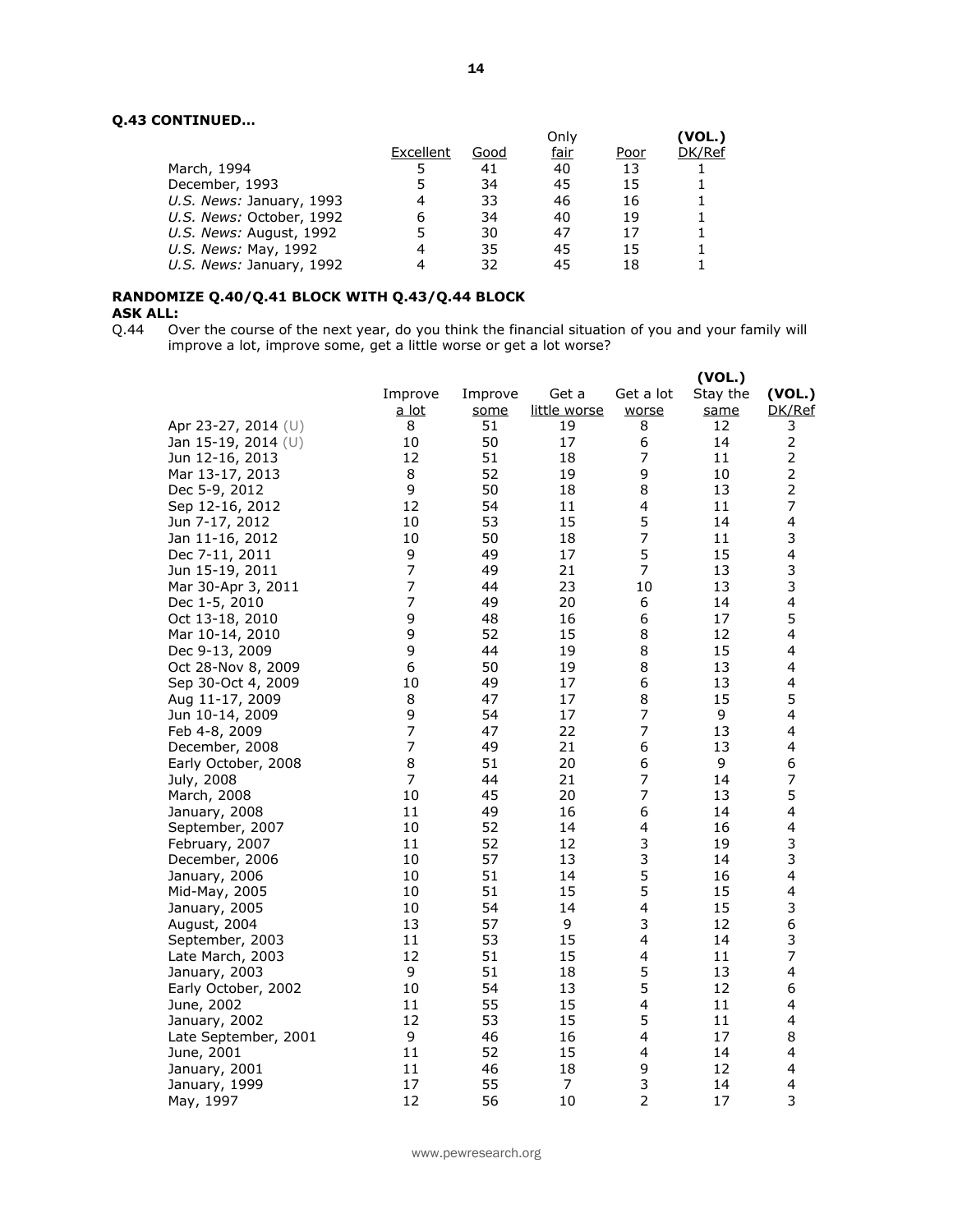## **Q.44 CONTINUED…**

|                          |              |         |              |           | (VOL.)   |        |
|--------------------------|--------------|---------|--------------|-----------|----------|--------|
|                          | Improve      | Improve | Get a        | Get a lot | Stay the | (VOL.) |
|                          | <u>a lot</u> | some    | little worse | worse     | same     | DK/Ref |
| February, 1995           | 11           | 53      | 13           |           | 17       |        |
| March, 1994              | 10           | 57      | 11           |           | 16       |        |
| U.S. News: October, 1992 | 9            | 51      | 14           |           | 15       | 8      |
| U.S. News: August, 1992  | 6            | 50      | 20           |           | 14       | 5      |
| U.S. News: May, 1992     | 8            | 49      | 22           | 4         | 13       | 4      |
| U.S. News: January, 1992 | q            | 46      | 19           |           | 16       | 5      |
|                          |              |         |              |           |          |        |

## **RANDOMIZE Q.45 AND Q.46**

**ASK ALL:**

Q.45 Which of these best describes your opinion: **[READ; READ CATEGORIES IN REVERSE ORDER FOR HALF THE SAMPLE]**

## (U)

Apr 23-27

2014

- 6 The economy is recovering strongly<br>66 The economy is recovering, but not
- 66 The economy is recovering, but not so strongly 26 The economy isn't recovering at all
- The economy isn't recovering at all
- 2 Don't know/Refused **(VOL.)**

#### **RANDOMIZE Q.45 AND Q.46**

**ASK ALL:**

Q.46 Thinking now about job opportunities where you live, would you say there are plenty of jobs available in your community or are jobs difficult to find?

|                      |           |                                  | (VOL.)             |                                       |
|----------------------|-----------|----------------------------------|--------------------|---------------------------------------|
|                      | Plenty of | Jobs are                         | Lots of some jobs, | (VOL.)                                |
|                      |           | jobs available difficult to find | few of others      | DK/Ref                                |
| Apr 23-27, 2014 (U)  | 27        | 65                               | 4                  | 4                                     |
| Jun 12-16, 2013      | 29        | 64                               | 3                  | 4                                     |
| Dec 5-9, 2012        | 22        | 68                               | 5                  | 5                                     |
| Jan 11-16, 2012      | 16        | 78                               | 2                  | 4                                     |
| Jun 15-19, 2011      | 14        | 79                               | 3                  | 4                                     |
| Dec 1-5, 2010        | 14        | 79                               | 3                  | 4                                     |
| Mar 10-14, 2010      | 10        | 85                               | 3                  | $\frac{2}{3}$                         |
| Sep 30-Oct 4, 2009   | 14        | 79                               | 3                  |                                       |
| Feb 4-8, 2009        | 11        | 80                               | 3                  | 6                                     |
| December, 2008       | 19        | 73                               | 4                  | 4                                     |
| Early October, 2008  | 25        | 64                               | 4                  | $\overline{7}$                        |
| July, 2008           | 31        | 58                               | 4                  | 7                                     |
| April, 2008          | 30        | 61                               | 4                  | 5                                     |
| Early February, 2008 | 34        | 53                               | 5                  | $\begin{array}{c} 8 \\ 7 \end{array}$ |
| November, 2007       | 41        | 48                               | 4                  |                                       |
| September, 2007      | 36        | 50                               | 6                  | 8                                     |
| June, 2007           | 39        | 49                               | 5                  | 7                                     |
| February, 2007       | 39        | 48                               | 6                  | $\overline{7}$                        |
| December, 2006       | 40        | 49                               | 5                  | 6                                     |
| March, 2006          | 37        | 56                               | 3                  | 4                                     |
| January, 2006        | 33        | 56                               | 6                  | 5                                     |
| Early October, 2005  | 36        | 56                               | 4                  | 4                                     |
| May, 2005            | 30        | 60                               | 6                  | 4                                     |
| January, 2005        | 32        | 58                               | 5                  | 5                                     |
| Mid-September, 2004  | 31        | 52                               | 6                  | 11                                    |
| August, 2004         | 34        | 55                               | 4                  | 7                                     |
| Late April, 2004     | 30        | 57                               | 4                  | 9                                     |
| Late February, 2004  | 31        | 59                               | 5                  | 6                                     |
| Mid-January, 2004    | 27        | 60                               | 6                  | 7                                     |
| October, 2003        | 24        | 66                               | 5                  | 5                                     |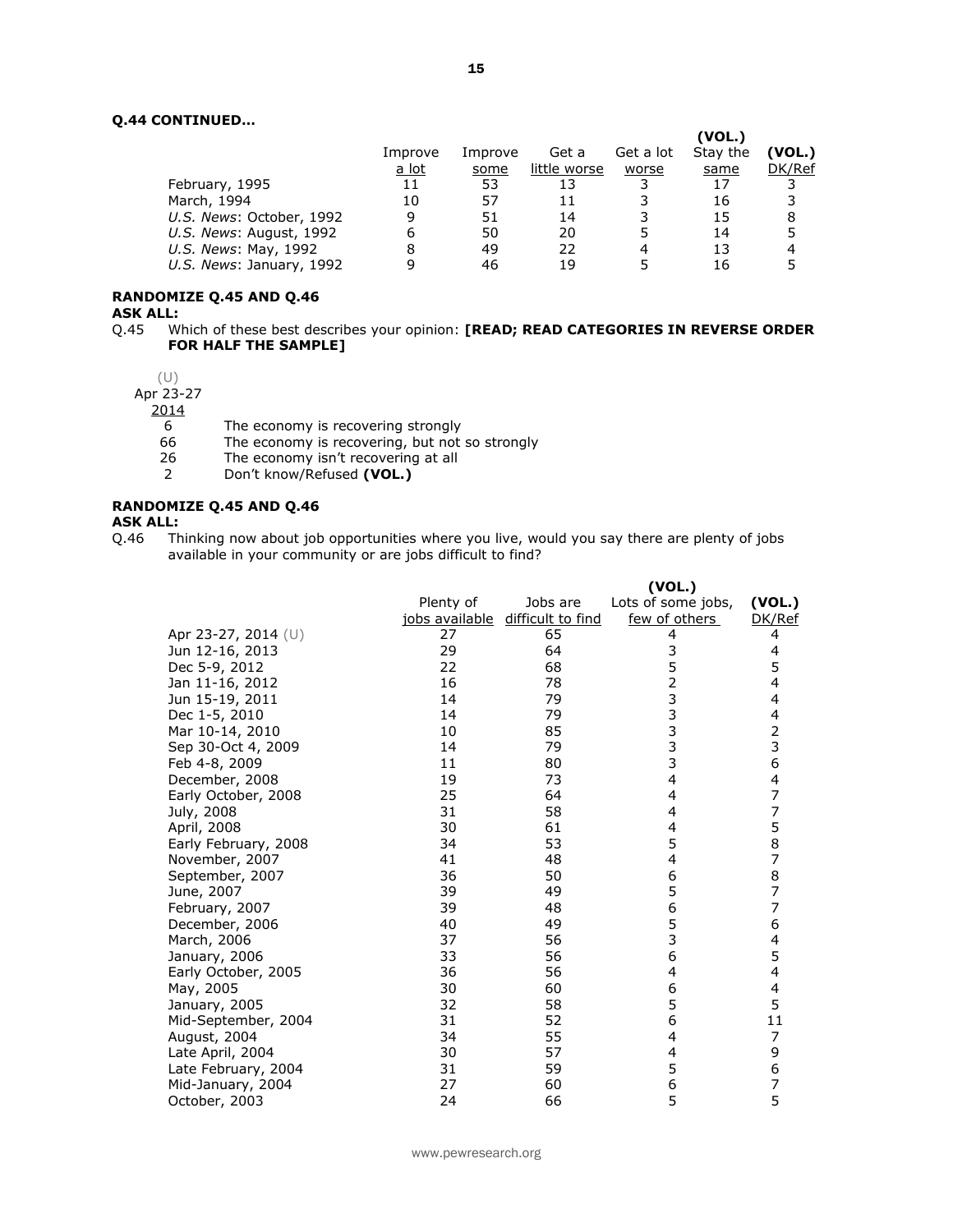|           |          | (VOL.)                           |        |
|-----------|----------|----------------------------------|--------|
| Plenty of | Jobs are | Lots of some jobs,               | (VOL.) |
|           |          | few of others                    | DK/Ref |
| 31        | 59       |                                  | 6      |
| 42        | 44       |                                  | 6      |
| 15        | 76       |                                  |        |
| 16        | 77       |                                  |        |
| 12        | 79       |                                  |        |
|           |          | jobs available difficult to find |        |

#### **QUESTIONS HB1-HB4 PREVIOUSLY RELEASED**

# **ASK ALL:**<br>Q.47 Lo

Looking ahead to the next presidential election, would you like to see a president who offers policies and programs similar to those of the Obama administration, OR would you like to see a president who offers different policies and programs?

| and programs | (VOL.)<br>DK/Ref   |
|--------------|--------------------|
|              |                    |
| 65           | 5                  |
|              |                    |
| 70           |                    |
| 69           | 6                  |
|              |                    |
| 52           | 8                  |
| 51           | 8                  |
| 50           |                    |
| 50           |                    |
| 41           | 5                  |
|              | Different policies |

#### **QUESTION 48-49 HELD FOR FUTURE RELEASE QUESTIONS 50-52 PREVIOUSLY RELEASED NO QUESTIONS 53-59**

#### **ASK ALL:**

Next,

Q.60 Do you approve or disapprove of the health care law passed by Barack Obama and Congress in 2010?

#### **ASK IF APPROVE OR DISAPPROVE (Q.60=1,2)**

Q.61 Do you **[**approve/disapprove**]** very strongly, or not so strongly?

|                                 |    | Very | Not so (VOL.) |        | Dis-                                     | Very     | Not so   | (VOL.)        | (VOL.) |
|---------------------------------|----|------|---------------|--------|------------------------------------------|----------|----------|---------------|--------|
|                                 |    |      |               |        | Approve strongly strongly DK/Ref approve | strongly | strongly | <b>DK/Ref</b> | DK/Ref |
| Apr 23-27, 2014 (U)             | 41 | 26   | 13            | 1      | 55                                       | 43       | 11       |               | 4      |
| Apr 3-6, 2014 $(U)$             | 37 |      |               |        | 50                                       |          |          |               | 12     |
| Feb 27-Mar 16, 2014             | 41 | 26   | 14            | $\ast$ | 53                                       | 41       | 12       | ∗             | 5      |
| Dec 3-8, 2013 $(U)$             | 41 |      | --            | --     | 54                                       |          |          |               | 5      |
| Oct 9-13, 2013                  | 41 |      | --            |        | 52                                       |          |          |               |        |
| Sep 4-8, 2013 (U)               | 42 | 26   | 16            | 1      | 53                                       | 41       | 12       | ∗             |        |
| Jun 28-Jul 9, 2012 <sup>/</sup> | 47 | 31   | 15            |        | 43                                       | 33       | 10       | $\ast$        | 9      |
| Jun 7-17, 2012                  | 43 | 26   | 17            | 1      | 48                                       | 35       | 13       | $\ast$        | 9      |
| Apr 4-15, 2012                  | 41 |      |               |        | 49                                       |          |          |               | 10     |
| Mar 7-11, 2012                  | 47 |      |               |        | 45                                       |          |          |               | 8      |
| Jan 5-9, 2011                   | 41 |      |               |        | 48                                       |          |          |               | 11     |
| Nov 4-7, 2010                   | 43 |      |               |        | 47                                       |          |          |               | 10     |
| Sep 9-12, 2010                  | 38 |      |               |        | 45                                       |          |          |               | 17     |
| Aug 25-Sep 6, 2010              | 44 |      |               |        | 46                                       |          |          |               | 10     |
|                                 |    |      |               |        |                                          |          |          |               |        |

 $\overline{z}$ 

Prior to September 2013, the question asked about "the health care legislation." In addition, the reference to when the law was passed has changed over time: January 2011 referenced the legislation passed "last year," November 2010 used "earlier this year," September through July, 2010 used "in March," and April 2010 used "last month."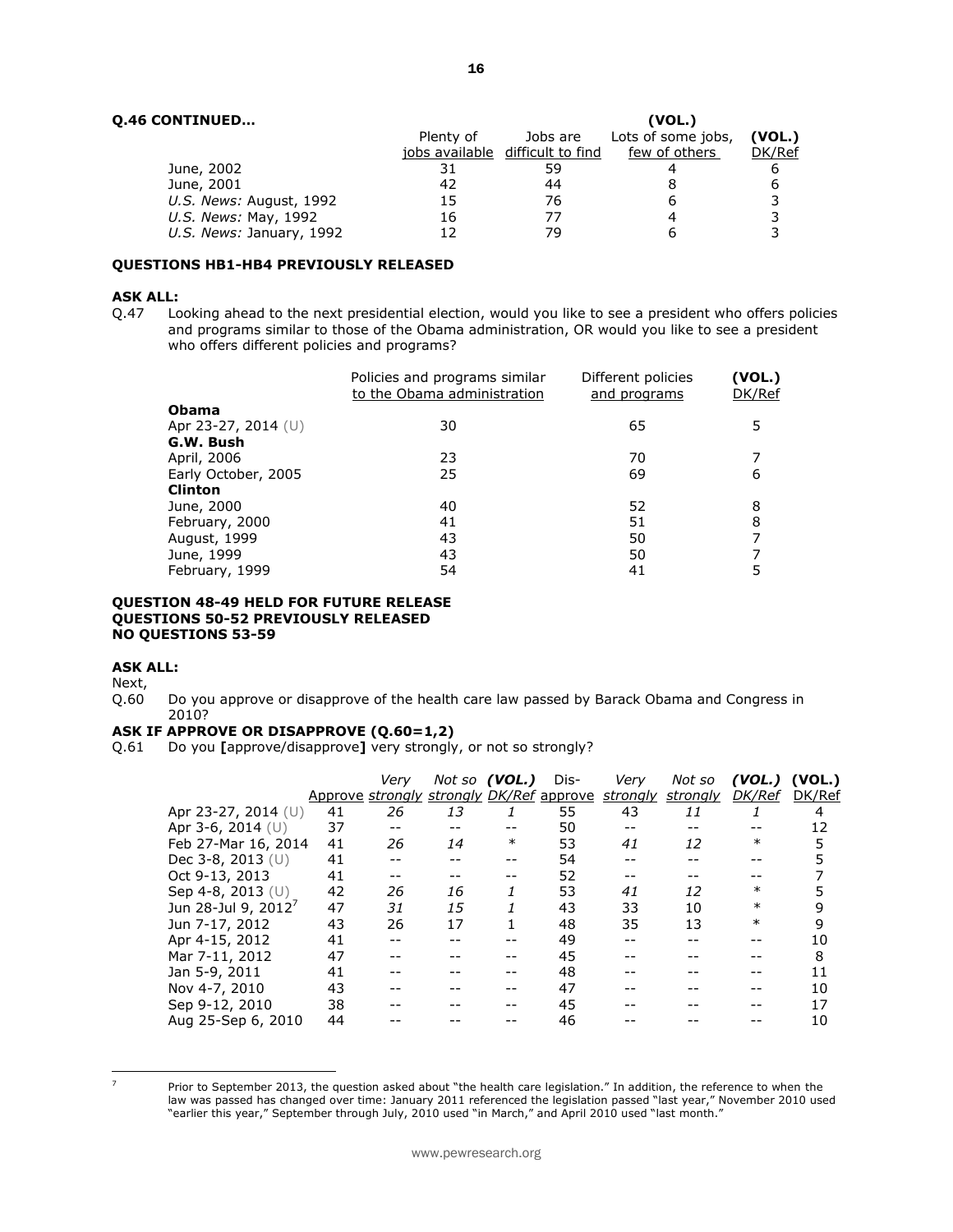#### **Q.60/61 CONTINUED…**

|                |    |                                                     |    | Very Not so (VOL.) Dis- Very Not so (VOL.) (VOL.)                        |                             |    |
|----------------|----|-----------------------------------------------------|----|--------------------------------------------------------------------------|-----------------------------|----|
|                |    |                                                     |    | Approve strongly strongly DK/Ref approve strongly strongly DK/Ref DK/Ref |                             |    |
| Jul 8-11, 2010 |    |                                                     |    | 35 -- -- -- 47 -- -- -- --                                               |                             |    |
| Apr 1-5, 2010  | 40 | the contract of the contract of the contract of the | 44 | the season of the season of the season of the                            | <b>Service</b> Construction | 16 |

#### **Q.60/61 TREND FOR COMPARISON:**

*As of right now, do you generally favor or generally oppose the health care bills being discussed in Congress?* 

*IF FAVOR OR OPPOSE: Do you (favor/oppose) these health care bills very strongly, or not so strongly?*

|                             | Generally | Verv     |                 |    | Not so (VOL.) Generally Very |    | Not so                   | (VOL.)        | (VOL.) |
|-----------------------------|-----------|----------|-----------------|----|------------------------------|----|--------------------------|---------------|--------|
|                             | favor     | strongly | strongly DK/Ref |    |                              |    | oppose strongly strongly | <i>DK/Ref</i> | DK/Ref |
| Mar 11-21, 2010             | 40        |          |                 |    | 47                           |    |                          |               | 13     |
| Mar 10-14, 2010             | 38        |          |                 |    | 48                           |    |                          |               | 13     |
| Feb 3-9, 2010               | 38        |          |                 | -- | 50                           |    |                          |               | 12     |
| Jan 6-10, 2010              | 39        | 23       | 14              | 2  | 48                           | 36 | 11                       |               | 13     |
| Dec 9-13, 2009 <sup>8</sup> | 35        |          |                 |    | 48                           |    |                          |               | 17     |
| Nov 12-15, 2009             | 42        |          |                 |    | 39                           |    |                          |               | 19     |
| Oct 28-Nov 8, 2009          | 38        |          |                 |    | 47                           |    |                          |               | 15     |
| Sep 30-Oct 4, 2009          | 34        | 20       | 13              |    | 47                           | 35 | 11                       |               | 19     |
| Sep 10-15, 2009             | 42        | 29       | 11              | 2  | 44                           | 34 | 10                       | $\ast$        | 14     |
| Aug 20-27, 2009             | 39        | 25       | 13              |    | 46                           | 34 | 12                       |               | 15     |
| Jul 22-26, 2009             | 38        |          |                 |    | 44                           |    |                          |               | 18     |

#### **ASK ALL:**

Q.62 Regardless of your opinion of the health care law, do you think the major provisions of the law are probably here to stay, or do you think they will probably be eliminated? **[INTERVIEWER INSTRUCTION:** If necessary, probe to clarify that this is what respondent *thinks* will happen, not what they *want* to see happen**]**

(U)

Apr 23-27

- $\frac{2014}{49}$
- Probably here to stay
- 43 Will probably be eliminated
- 8 Don't know/Refused **(VOL.)**

#### **NO QUESTION 63**

#### **ASK ALL:**

Q.64 How much confidence do you have in **[INSERT ITEM; RANDOMIZE]** to do the right thing when it comes to health care policy – a great deal of confidence, a fair amount of confidence, not too much confidence, or no confidence at all? What about **[NEXT ITEM]**?

|    |                                 | A great<br>deal | A fair<br>amount | Not too<br>much | None<br>at all | (VOL.)<br>DK/Ref |
|----|---------------------------------|-----------------|------------------|-----------------|----------------|------------------|
| а. | Barack Obama                    |                 |                  |                 |                |                  |
|    | Apr 23-27, 2014 (U)             | 20              | 25               | 18              | 34             |                  |
|    | Dec 3-8, 2013 $(U)$             | 23              | 28               | 16              | 32             |                  |
|    | Dealing with health care reform |                 |                  |                 |                |                  |
|    | Dec 9-13, 2009 <sup>9</sup>     | 19              | 25               | 19              | 32             | 5                |
|    | Sep 30-Oct 4, 2009              | 20              | 30               | 21              | 27             | っ                |
|    | Aug 20-27, 2009                 | 26              | 30               | 21              | 22             | 3                |
|    |                                 |                 |                  |                 |                |                  |

 $\overline{8}$ 9

From December 9-13, 2009 and earlier, questions asked about "health care proposals" rather than "health care bills." In Dec 2009 and Oct 2009, "Dealing with health care reform" was an item asked in a list of similar political items; the question asked only about Barack Obama, not Republican and Democratic leaders.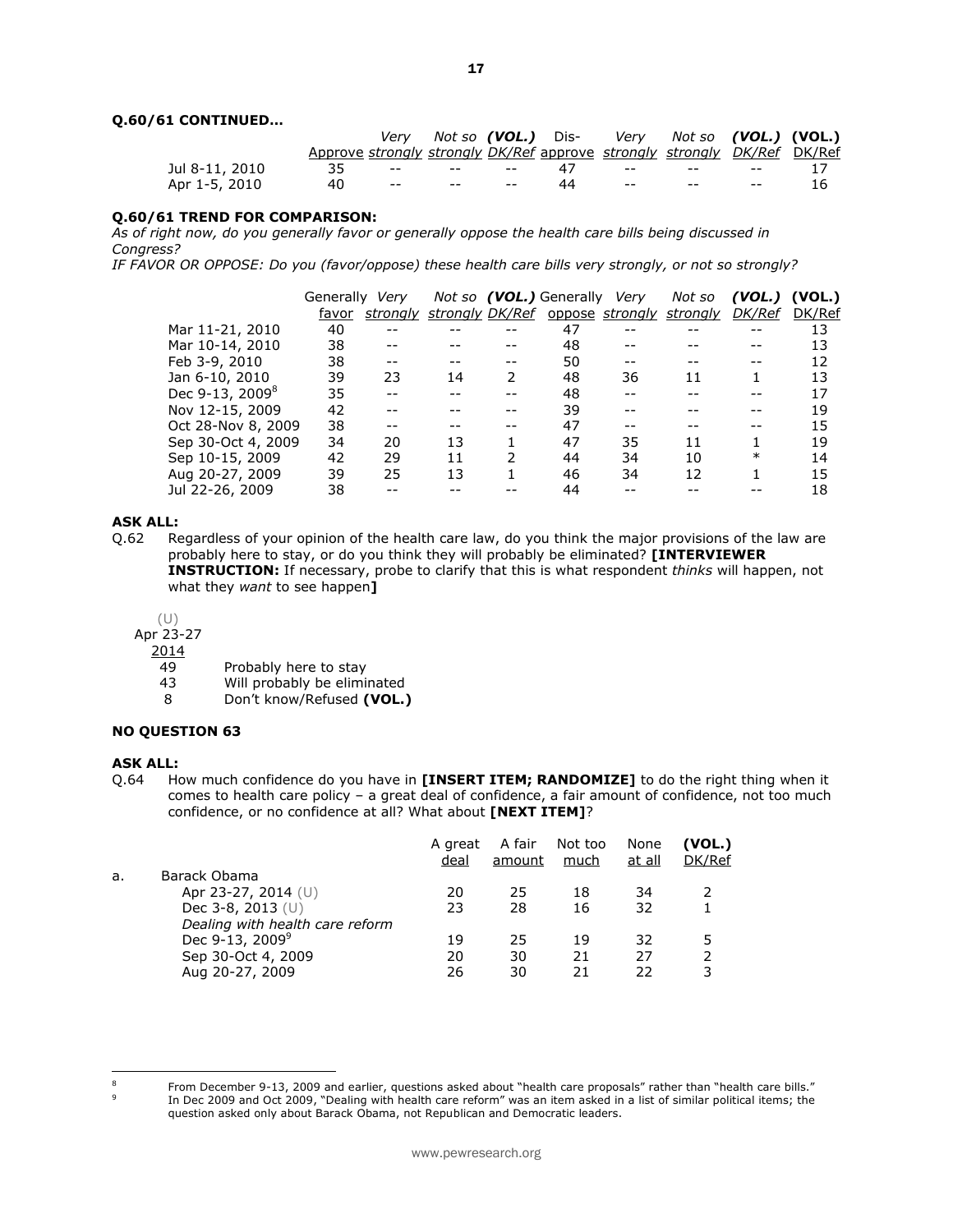18

|    | <b>0.64 CONTINUED</b>                                                                                                                 | A great<br>deal | A fair<br>amount | Not too<br><u>much</u> | None<br><u>at all</u> | (VOL.)<br>DK/Ref |
|----|---------------------------------------------------------------------------------------------------------------------------------------|-----------------|------------------|------------------------|-----------------------|------------------|
| b. | Republican leaders in Congress<br>Apr 23-27, 2014 (U)<br>Dec 3-8, 2013 $(U)$<br>Dealing with health care reform<br>Aug 20-27, 2009    | 5<br>7          | 30<br>27<br>32   | 33<br>33<br>36         | 27<br>33<br>21        | 3<br>4           |
|    | Democratic leaders in Congress<br>Apr 23-27, 2014 (U)<br>Dec $3-8$ , $2013$ (U)<br>Dealing with health care reform<br>Aug 20-27, 2009 | 11<br>13<br>12  | 34<br>35<br>33   | 26<br>24<br>28         | 26<br>26<br>24        | 3<br>4           |

## **ASK IF DISAPPROVE OF LAW (Q.60=2) [N=804]:**

Q.65 As I read some reasons people have given for opposing the health care law, please tell me if each one is a major reason, a minor reason, or not a reason why you oppose the health care law. First **[INSERT AND RANDOMIZE]**? How about **[NEXT ITEM]**? **[IF NECESSARY:** Is this a major reason, a minor reason, or not a reason why you oppose the health care law?**]**

|    |                                                                                          | Major<br>reason | Minor<br>reason | Not a<br>reason | (VOL.)<br>DK/Ref |
|----|------------------------------------------------------------------------------------------|-----------------|-----------------|-----------------|------------------|
| a. | Too much government involvement in health care<br>Apr 23-27, 2014 $(U)$                  | 80              | 12              | 6               |                  |
| b. | Your own health care may suffer<br>Apr 23-27, 2014 (U)                                   | 57              | 19              | 22              |                  |
| c. | The health care law is too expensive for the country<br>Apr 23-27, 2014 $(U)$            | 76              | 13              | 8               |                  |
| d. | The law's requirement that everyone must have<br>health insurance<br>Apr 23-27, 2014 (U) | 58              | 24              | 15              |                  |

## **ASK IF MORE THAN ONE ITEM IN Q.65a-d IS GIVEN AS A "MAJOR REASON":**

Q.66 And of the ones you mentioned as major reasons, which is the most important reason why you oppose the health care law **[READ ONLY THE ITEMS MENTIONED AS MAJOR REASON. READ IN SAME ORDER AS IN Q.65. IF RESPONDENT VOLUNTEERS A RESPONSE, OKAY TO ACCEPT RESPONSE]**?

## **BASED ON THOSE WHO DISAPPROVE OF LAW [N=804]:**

Apr 23-27

 $\frac{2014}{42}$ 

- 42 Too much government involvement in health care<br>26 The health care law is too expensive for the countr
- The health care law is too expensive for the country
- 14 The law's requirement that everyone must have health insurance
- 12 Your own health care may suffer
- 1 Other reason **(VOL.)**<br>3 None *(Disapprove, bu*
- 3 None *(Disapprove, but no major reason cited)*
- 1 Don't know/Refused **(VOL.)**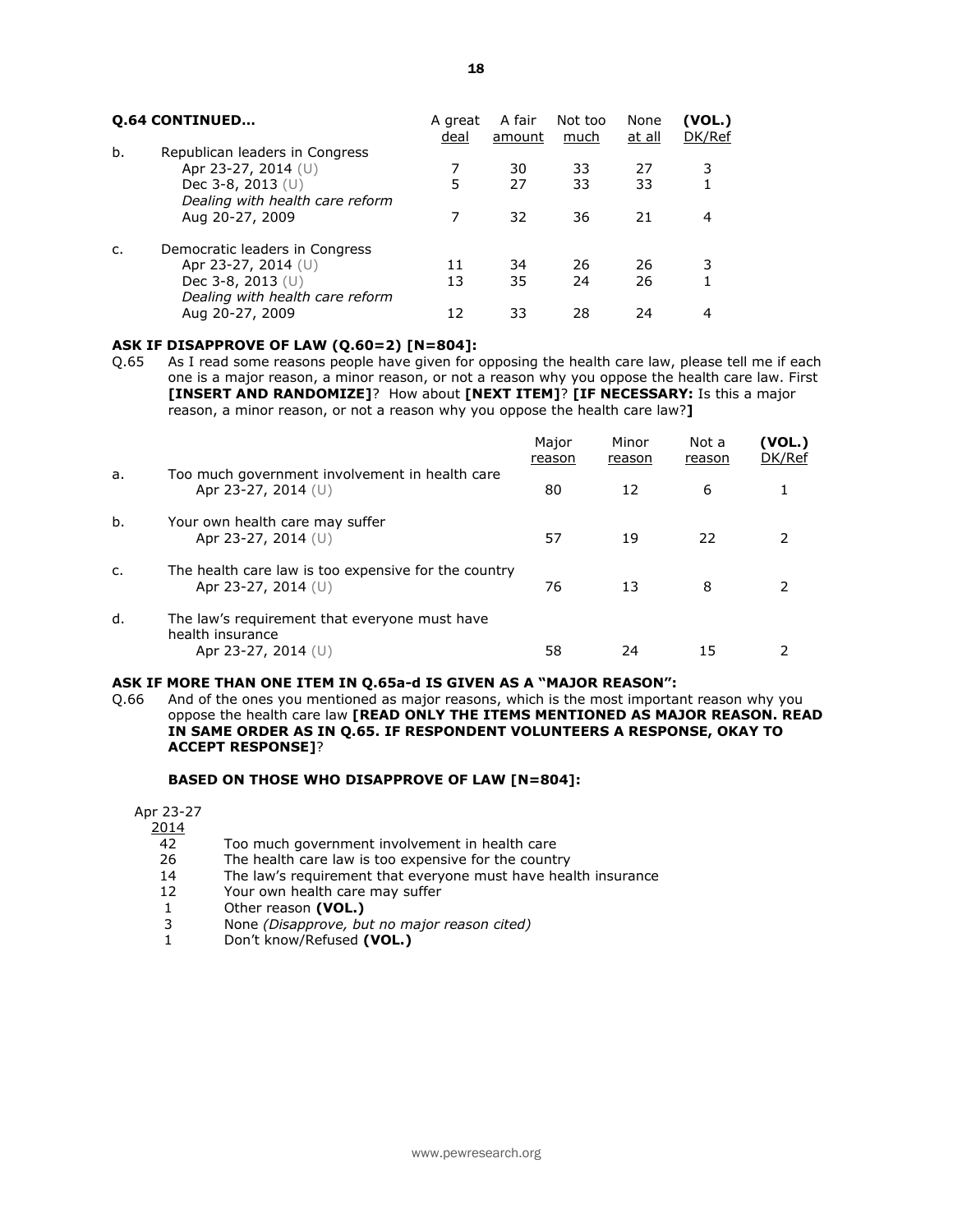## **Q.65/66 TRENDS FOR COMPARISON:**

## *ASK THOSE WHO OPPOSE HEALTH CARE REFORM:*

*As I read some reasons people have given for opposing health care reform, please tell me if each one is a major reason, a minor reason, or not a reason why you oppose the health care reform proposals being discussed in Congress. First [INSERT AND RANDOMIZE]. Is this a major reason, a minor reason, or not a reason (why you oppose health care reform)? How about [NEXT ITEM]?*

|    |                                                                                          | Major<br>reason | Minor<br>reason | Not a<br>reason     | (VOL.)<br>DK/Ref    |
|----|------------------------------------------------------------------------------------------|-----------------|-----------------|---------------------|---------------------|
| a. | Too much government involvement in health care<br>Dec 9-13, 2009<br>Nov 12-15, 2009      | 84<br>85        | 11<br>7         | 4<br>$\overline{7}$ | 1<br>$\overline{2}$ |
| b. | Your own health care may suffer<br>Dec 9-13, 2009<br>Nov 12-15, 2009                     | 70<br>70        | 16<br>16        | 12<br>13            | 2                   |
| c. | Health care reform is too expensive for the country<br>Dec 9-13, 2009<br>Nov 12-15, 2009 | 75<br>78        | 15<br>13        | 8<br>8              | 2<br>1              |
| d. | Government money might pay for abortions<br>Dec 9-13, 2009<br>Nov 12-15, 2009            | 58<br>56        | 18<br>21        | 22<br>22            | 2<br>$\mathbf{1}$   |
| e. | The plan might cover illegal immigrants<br>Dec 9-13, 2009<br>Nov 12-15, 2009             | 66<br>67        | 18<br>20        | 14<br>14            | 2<br>$\ast$         |
| f. | It could mean cuts in Medicare<br>Dec 9-13, 2009                                         | 70              | 20              | 8                   | 2                   |

#### *ASK MORE THAN ONE ITEM GIVEN AS A "MAJOR REASON":*

*And of the ones you mentioned as major reasons, which is the most important reason why you oppose the health care reform proposals [READ ONLY THE ITEMS MENTIONED AS MAJOR REASON. READ IN SAME ORDER. DO NOT READ FULL LIST IF RESPONDENT VOLUNTEERS A RESPONSE]*

#### **BASED ON THOSE WHO OPPOSE HEALTH CARE REFORM:**

#### Dec 9-13

 $\frac{2009}{33}$ 

- 33 Too much government involvement in health care<br>17 Health care reform is too expensive for the country
- 17 Health care reform is too expensive for the country<br>13 Your own health care may suffer
- Your own health care may suffer
- 11 It could mean cuts in Medicare
- 10 The plan might cover illegal immigrants
- 8 Government money might pay for abortions
- 3 Other reason **(VOL.)**
- 2 None *(Oppose, but no major reason cited)*
- 3 Don't know/Refused **(VOL.)**

## **ASK IF APPROVE OF LAW (Q.60=1) [N=632]:**

Q.67 As I read some reasons people have given for supporting the health care law, please tell me if each one is a major reason, a minor reason, or not a reason why you support the health care law. First **[INSERT AND RANDOMIZE]**? How about **[NEXT ITEM]**? **[IF NECESSARY:** Is this a major reason, a minor reason, or not a reason why you support the health care law?**]**

|    |                                            | Maior<br>reason | Minor<br>reason | Not a<br>reason | (VOL.)<br>DK/Ref |
|----|--------------------------------------------|-----------------|-----------------|-----------------|------------------|
| a. | Expanding health coverage to the uninsured |                 |                 |                 |                  |
|    | Apr 23-27, 2014 (U)                        | 86              |                 |                 |                  |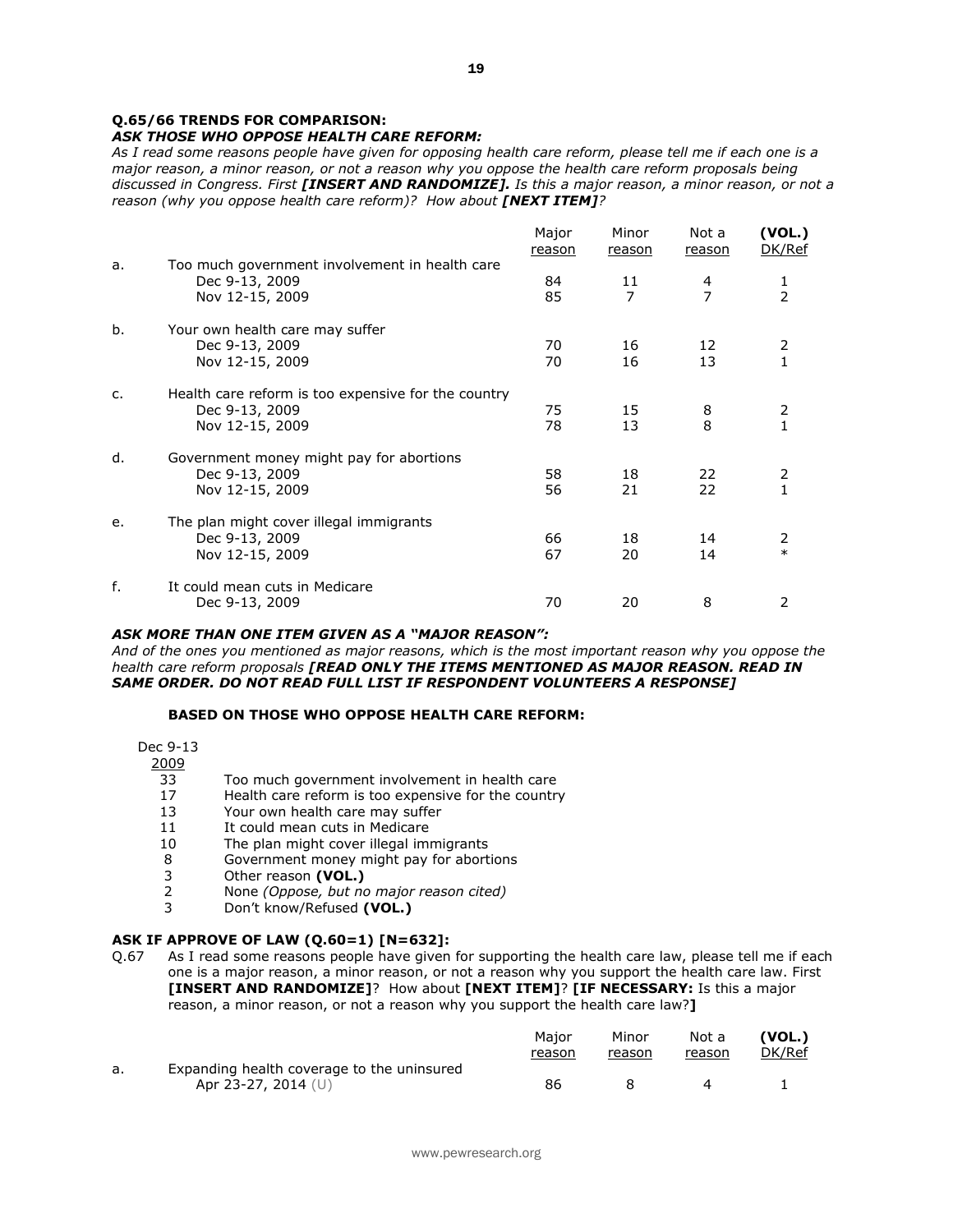#### **Q.67 CONTINUED…**

|    |                                                                                                             | Major<br>reason | Minor<br>reason | Not a<br>reason | (VOL.)<br>DK/Ref |
|----|-------------------------------------------------------------------------------------------------------------|-----------------|-----------------|-----------------|------------------|
| b. | It will lower the country's health care costs<br>Apr 23-27, 2014 $(U)$                                      | 68              | 18              |                 | 3                |
| c. | It will improve your own health care coverage<br>Apr 23-27, 2014 $(U)$                                      | 46              | 20              | 33              |                  |
| d. | Assuring that no one is denied coverage because<br>they have pre-existing conditions<br>Apr 23-27, 2014 (U) | 84              | 10              | ь               | $\ast$           |

#### **ASK IF MORE THAN ONE ITEM IN Q.67a-d IS GIVEN AS A "MAJOR REASON":**

Q.68 And of the ones you mentioned as major reasons, which is the most important reason why you support the health care law **[READ ONLY THE ITEMS MENTIONED AS MAJOR REASON. READ IN SAME ORDER. IF RESPONDENT VOLUNTEERS A RESPONSE, OKAY TO ACCEPT RESPONSE]**?

#### **BASED ON THOSE WHO APPROVE OF LAW [N=632]:**

Apr 23-27

 $\frac{2014}{39}$ 

- 39 Expanding health coverage to the uninsured<br>35 Assuring that no one is denied coverage beca
- 35 Assuring that no one is denied coverage because they have pre-existing conditions 14 It will lower the country's health care costs
- It will lower the country's health care costs
- 6 It will improve your own health care coverage
- 1 Other reason **(VOL.)**
- 3 None *(Approve, but no major reason cited)*
- 2 Don't know/Refused **(VOL.)**

# **Q.67/68 TREND FOR COMPARISON:**

## *ASK THOSE WHO FAVOR HEALTH CARE REFORM:*

*As I read some reasons people have given for supporting health care reform, please tell me if each one is a major reason, a minor reason, or not a reason why you support the health care reform proposals being discussed in Congress. First [INSERT AND RANDOMIZE]. Is this a major reason, a minor reason, or not a reason (why you support health care reform)? How about [NEXT ITEM]?* 

|    |                                                                                                        | Major<br>reason | Minor<br>reason | Not a<br>reason | (VOL.)<br>DK/Ref |
|----|--------------------------------------------------------------------------------------------------------|-----------------|-----------------|-----------------|------------------|
| a. | Expanding health coverage to the uninsured<br>Dec 9-13, 2009                                           | 86              | 9               | 5               |                  |
| b. | The current system costs too much<br>Dec 9-13, 2009                                                    | 72              | 16              | 9               | 2                |
| C. | Insurance companies are doing a bad job<br>Dec 9-13, 2009                                              | 64              | 23              | 10              |                  |
| d. | Creating a government-provided "public option"<br>Dec 9-13, 2009                                       | 52              | 31              | 14              | 3                |
| e. | It will improve your own health care coverage<br>Dec 9-13, 2009                                        | 46              | 27              | 25              |                  |
| f. | Assuring that no one is denied coverage because<br>they have pre-existing conditions<br>Dec 9-13, 2009 | 84              | 11              | 3               |                  |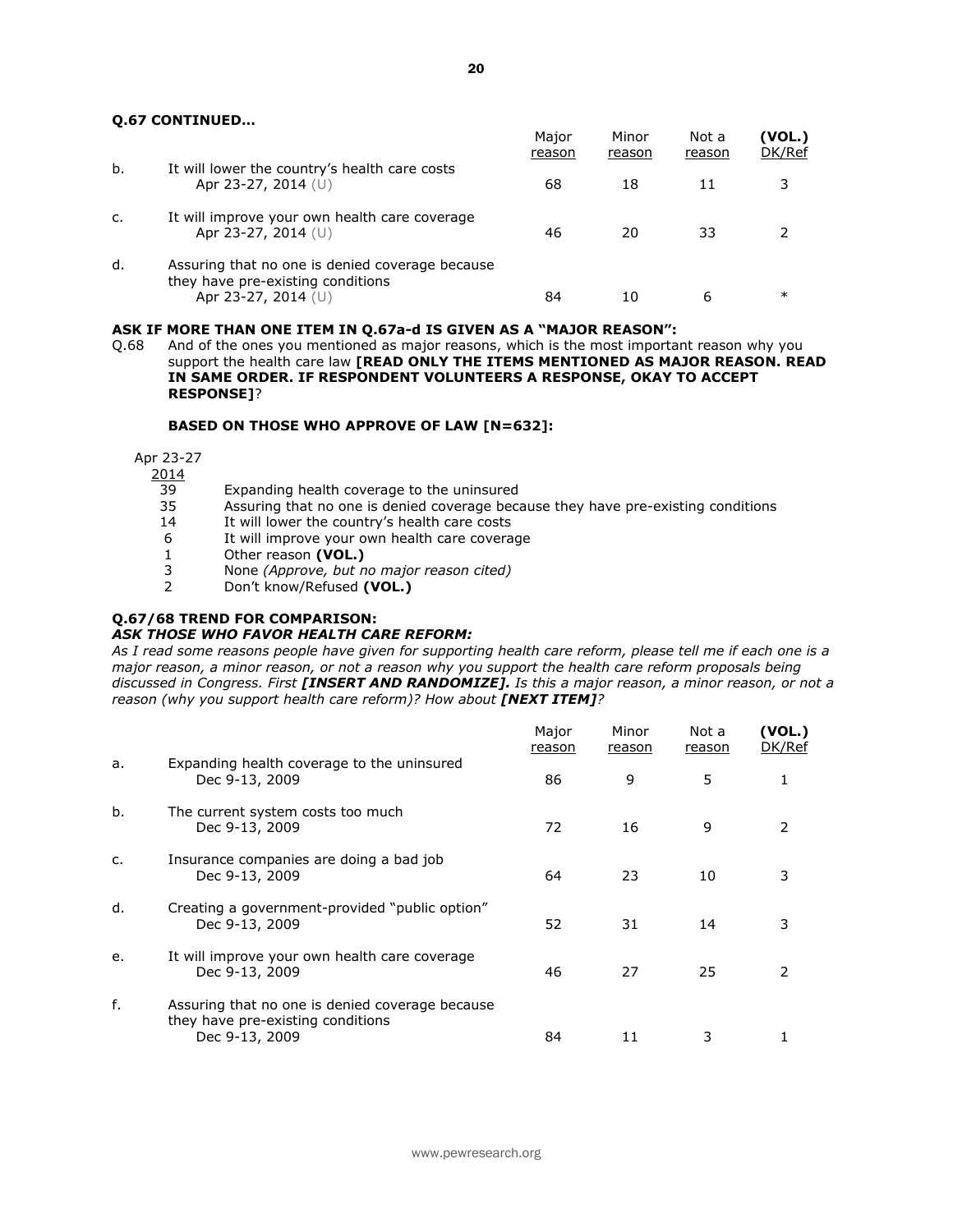## **Q.67/68 TREND FOR COMPARISON CONTINUED…**

*ASK IF MORE THAN ONE ITEM GIVEN AS A "MAJOR REASON":*

*And of the ones you mentioned as major reasons, which is the most important reason why you support the health care reform proposals [READ ONLY THE ITEMS MENTIONED AS MAJOR REASON. READ IN SAME ORDER. DO NOT READ FULL LIST IF RESPONDENT VOLUNTEERS A RESPONSE]* 

## **BASED ON ALL THOSE WHO FAVOR HEALTH CARE REFORM:**

Dec 9-13

 $\frac{2009}{37}$ 

- 37 Expanding health coverage to the uninsured<br>24 Assuring that no one is denied coverage beca
- Assuring that no one is denied coverage because they have pre-existing conditions
- 14 The current system costs too much
- 7 Insurance companies are doing a bad job
- 6 Creating a government provided "public option"
- 5 It will improve your own health care coverage
- 1 Other reason **(VOL.)**
- 3 None *(Favor, but no major reason cited)*
- 2 Don't know/Refused **(VOL.)**

#### **NO QUESTIONS 69-74 QUESTIONS 75-78 PREVIOUSLY RELEASED**

#### **ASK ALL:**

PARTY In politics TODAY, do you consider yourself a Republican, Democrat, or independent?

## **ASK IF INDEP/NO PREF/OTHER/DK/REF (PARTY=3,4,5,9):**

PARTYLN As of today do you lean more to the Republican Party or more to the Democratic Party?

|                      |            |          |                        | (VOL.)                  | (VOL.)       |                |      |            |
|----------------------|------------|----------|------------------------|-------------------------|--------------|----------------|------|------------|
|                      |            |          |                        | <b>No</b>               | Other        | (VOL.)         | Lean | Lean       |
|                      | Republican | Democrat | Independent preference |                         | party        | DK/Ref         | Rep  | <u>Dem</u> |
| Apr 23-27, 2014      | 24         | 30       | 41                     | 2                       | 1            | 2              | 18   | 17         |
| Jan 23-Mar 16, 2014  | 22         | 31       | 41                     | 3                       | $\mathbf{1}$ | 2              | 17   | 17         |
| Feb 14-23, 2014      | 22         | 32       | 39                     | $\overline{4}$          | 1            | $\overline{2}$ | 14   | 17         |
| Jan 15-19, 2014      | 21         | 31       | 41                     | 3                       | 1            | $\overline{2}$ | 18   | 16         |
| Dec 3-8, 2013        | 24         | 34       | 37                     | 3                       | $\ast$       | $\overline{2}$ | 17   | 15         |
| Oct 30-Nov 6, 2013   | 24         | 32       | 38                     | $\overline{\mathbf{4}}$ | $\ast$       | $\overline{2}$ | 16   | 14         |
| Oct 9-13, 2013       | 25         | 32       | 37                     | $\frac{3}{3}$           | 1            | 3              | 16   | 18         |
| Sep 4-8, 2013        | 26         | 32       | 38                     |                         | $\mathbf{1}$ | $\mathbf{1}$   | 17   | 15         |
| Jul 17-21, 2013      | 19         | 29       | 46                     | $\frac{3}{3}$           | $\ast$       | $\overline{2}$ | 19   | 18         |
| Jun 12-16, 2013      | 23         | 33       | 39                     |                         | $\ast$       | $\overline{2}$ | 17   | 15         |
| May 1-5, 2013        | 25         | 32       | 37                     | $\overline{2}$          | 1            | 3              | 14   | 16         |
| <b>Yearly Totals</b> |            |          |                        |                         |              |                |      |            |
| 2013                 | 23.9       | 32.1     | 38.3                   | 2.9                     | .5           | 2.2            | 16.0 | 16.0       |
| 2012                 | 24.7       | 32.6     | 36.4                   | 3.1                     | .5           | 2.7            | 14.4 | 16.1       |
| 2011                 | 24.3       | 32.3     | 37.4                   | 3.1                     | .4           | 2.5            | 15.7 | 15.6       |
| 2010                 | 25.2       | 32.7     | 35.2                   | 3.6                     | .4           | 2.8            | 14.5 | 14.1       |
| 2009                 | 23.9       | 34.4     | 35.1                   | 3.4                     | .4           | 2.8            | 13.1 | 15.7       |
| 2008                 | 25.7       | 36.0     | 31.5                   | 3.6                     | .3           | 3.0            | 10.6 | 15.2       |
| 2007                 | 25.3       | 32.9     | 34.1                   | 4.3                     | .4           | 2.9            | 10.9 | 17.0       |
| 2006                 | 27.8       | 33.1     | 30.9                   | 4.4                     | .3           | 3.4            | 10.5 | 15.1       |
| 2005                 | 29.3       | 32.8     | 30.2                   | 4.5                     | .3           | 2.8            | 10.3 | 14.9       |
| 2004                 | 30.0       | 33.5     | 29.5                   | 3.8                     | .4           | 3.0            | 11.7 | 13.4       |
| 2003                 | 30.3       | 31.5     | 30.5                   | 4.8                     | $.5\,$       | 2.5            | 12.0 | 12.6       |
| 2002                 | 30.4       | 31.4     | 29.8                   | 5.0                     | .7           | 2.7            | 12.4 | 11.6       |
| 2001                 | 29.0       | 33.2     | 29.5                   | 5.2                     | .6           | 2.6            | 11.9 | 11.6       |
| 2001 Post-Sept 11    | 30.9       | 31.8     | 27.9                   | 5.2                     | .6           | 3.6            | 11.7 | 9.4        |
| 2001 Pre-Sept 11     | 27.3       | 34.4     | 30.9                   | 5.1                     | .6           | 1.7            | 12.1 | 13.5       |
| 2000                 | 28.0       | 33.4     | 29.1                   | 5.5                     | $.5\,$       | 3.6            | 11.6 | 11.7       |
| 1999                 | 26.6       | 33.5     | 33.7                   | 3.9                     | .5           | 1.9            | 13.0 | 14.5       |
| 1998                 | 27.9       | 33.7     | 31.1                   | 4.6                     | $\cdot$      | 2.3            | 11.6 | 13.1       |
| 1997                 | 28.0       | 33.4     | 32.0                   | 4.0                     | $\cdot$      | 2.3            | 12.2 | 14.1       |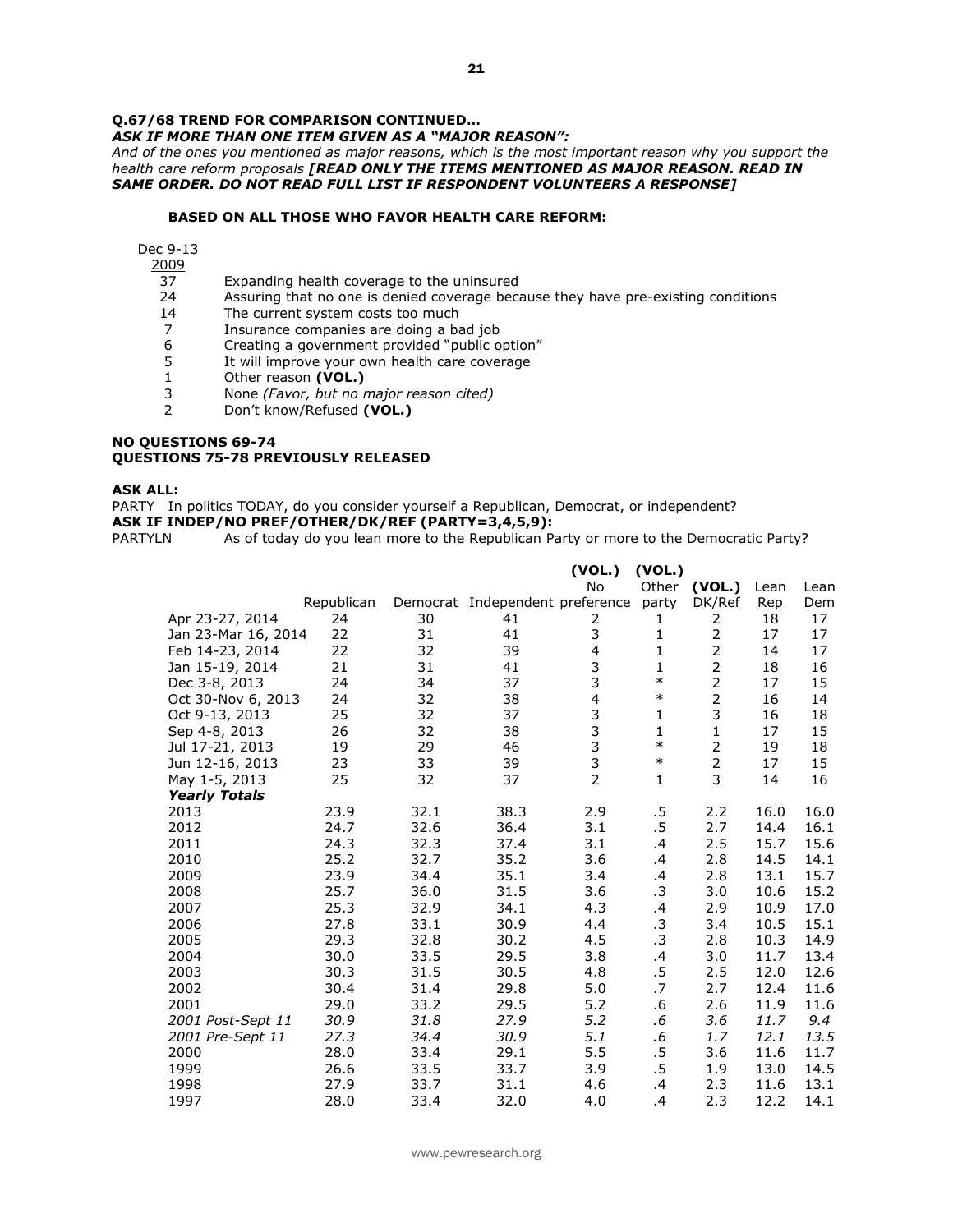## **PARTY/PARTYLN CONTINUED…**

| 7 FARI I LIV CONTINUED |            |          |                        |        |                   |        |      |      |
|------------------------|------------|----------|------------------------|--------|-------------------|--------|------|------|
|                        |            |          |                        | (VOL.) | (VOL.)            |        |      |      |
|                        |            |          |                        | No     | Other             | (VOL.) | Lean | Lean |
|                        | Republican | Democrat | Independent preference |        | <u>party</u>      | DK/Ref | Rep  | Dem  |
| 1996                   | 28.9       | 33.9     | 31.8                   | 3.0    | .4                | 2.0    | 12.1 | 14.9 |
| 1995                   | 31.6       | 30.0     | 33.7                   | 2.4    | .6                | 1.3    | 15.1 | 13.5 |
| 1994                   | 30.1       | 31.5     | 33.5                   | 1.3    | $\qquad \qquad -$ | 3.6    | 13.7 | 12.2 |
| 1993                   | 27.4       | 33.6     | 34.2                   | 4.4    | 1.5               | 2.9    | 11.5 | 14.9 |
| 1992                   | 27.6       | 33.7     | 34.7                   | 1.5    | 0                 | 2.5    | 12.6 | 16.5 |
| 1991                   | 30.9       | 31.4     | 33.2                   | 0      | 1.4               | 3.0    | 14.7 | 10.8 |
| 1990                   | 30.9       | 33.2     | 29.3                   | 1.2    | 1.9               | 3.4    | 12.4 | 11.3 |
| 1989                   | 33         | 33       | 34                     |        |                   |        |      |      |
| 1987                   | 26         | 35       | 39                     |        |                   |        |      |      |

#### **ASK REPUBLICANS AND REPUBLICAN LEANERS ONLY (PARTY=1 OR PARTYLN=1):**

TEAPARTY3 From what you know, do you agree or disagree with the Tea Party movement, or don't you have an opinion either way?

## **BASED ON REPUBLICANS AND REPUBLICAN LEANERS [N=658]:**

|                          |       |                 |            | (VOL.)         |                | Not               |
|--------------------------|-------|-----------------|------------|----------------|----------------|-------------------|
|                          |       |                 | No opinion | Haven't        | (VOL.)         | heard of/         |
|                          | Agree | <b>Disagree</b> | either way | heard of       | Refused        | <u>DK</u>         |
| Apr 23-27, 2014          | 33    | 11              | 54         | 1              | 1              | $- -$             |
| Jan 23-Mar 16, 2014      | 37    | 11              | 50         | 1              | 1              | $\qquad \qquad -$ |
| Feb 14-23, 2014          | 36    | 9               | 54         | 1              | $\mathbf{1}$   |                   |
| Jan 15-19, 2014          | 35    | 12              | 52         | 1              | $\ast$         |                   |
| Dec 3-8, 2013            | 32    | 9               | 57         | 1              | 1              |                   |
| Oct 30-Nov 6, 2013       | 40    | 9               | 48         | 2              | 1              |                   |
| Oct 9-13, 2013           | 41    | 11              | 45         | $\overline{2}$ | 1              |                   |
| Sep 4-8, 2013            | 35    | 9               | 54         | 1              | 1              |                   |
| Jul 17-21, 2013          | 37    | 10              | 50         | 2              | $\mathbf 1$    |                   |
| Jun 12-16, 2013          | 44    | 9               | 46         | 1              | 2              |                   |
| May 23-26, 2013          | 41    | 7               | 48         | 1              | 3              |                   |
| May 1-5, 2013            | 28    | 8               | 61         | $\overline{2}$ | 1              |                   |
| Mar 13-17, 2013          | 43    | $\overline{7}$  | 47         | 1              | 1              |                   |
| Feb 13-18, 2013          | 36    | 9               | 52         | 1              | 3              |                   |
| Feb 14-17, 2013          | 43    | 9               | 45         | 1              | 2              |                   |
| Jan 9-13, 2013           | 35    | 10              | 51         | 2              | 2              |                   |
| Dec 5-9, 2012            | 37    | 11              | 51         | 1              | $\ast$         |                   |
| Oct 31-Nov 3, 2012 (RVs) | 40    | 8               | 49         | 1              | $\overline{2}$ |                   |
| Oct 4-7, 2012            | 38    | 9               | 50         | 1              | 3              |                   |
| Sep 12-16, 2013          | 39    | $\overline{7}$  | 52         | 1              | $\mathbf{1}$   |                   |
| Jun 28-Jul 9, 2012       | 40    | 9               | 47         | 2              | $\mathbf{1}$   |                   |
| Jun 7-17, 2012           | 42    | 8               | 48         | 1              | 1              |                   |
| May 9-Jun 3, 2012        | 36    | 9               | 53         | 1              | $\overline{2}$ |                   |
| Apr 4-15, 2012           | 42    | 8               | 48         | 1              | 1              |                   |
| Mar 7-11, 2012           | 38    | 10              | 49         | 2              | 1              |                   |
| Feb 8-12, 2012           | 40    | 7               | 51         | 1              | $\mathbf{1}$   |                   |
| Jan 11-16, 2012          | 42    | 8               | 47         | 1              | $\mathbf 1$    |                   |
| Jan 4-8, 2012            | 37    | 8               | 52         | 1              | 1              |                   |
| Dec 7-11, 2011           | 40    | 9               | 48         | 2              | 1              |                   |
| Nov 9-14, 2011           | 41    | 9               | 49         | $\ast$         | 1              |                   |
| Sep 22-Oct 4, 2011       | 37    | 11              | 51         | 1              | 1              |                   |
| Aug 17-21, 2011          | 43    | 7               | 49         | $\ast$         | $\mathbf{1}$   |                   |
| Jul 20-24, 2011          | 40    | 7               | 51         | $\ast$         | $\mathbf{1}$   |                   |
| Jun 15-19, 2011          | 42    | 9               | 47         | 1              | $\mathbf{1}$   |                   |
| May 25-30, 2011          | 37    | 7               | 52         | 1              | 3              |                   |
| Mar 30-Apr 3, 2011       | 45    | 9               | 46         | $\ast$         | 1              |                   |
| Mar 8-14, 2011           | 37    | 7               | 54         | 1              | $\ast$         |                   |
| Feb 22-Mar 1, 2011       | 41    | 9               | 48         | $\mathbf{1}$   | 1              | $- -$             |